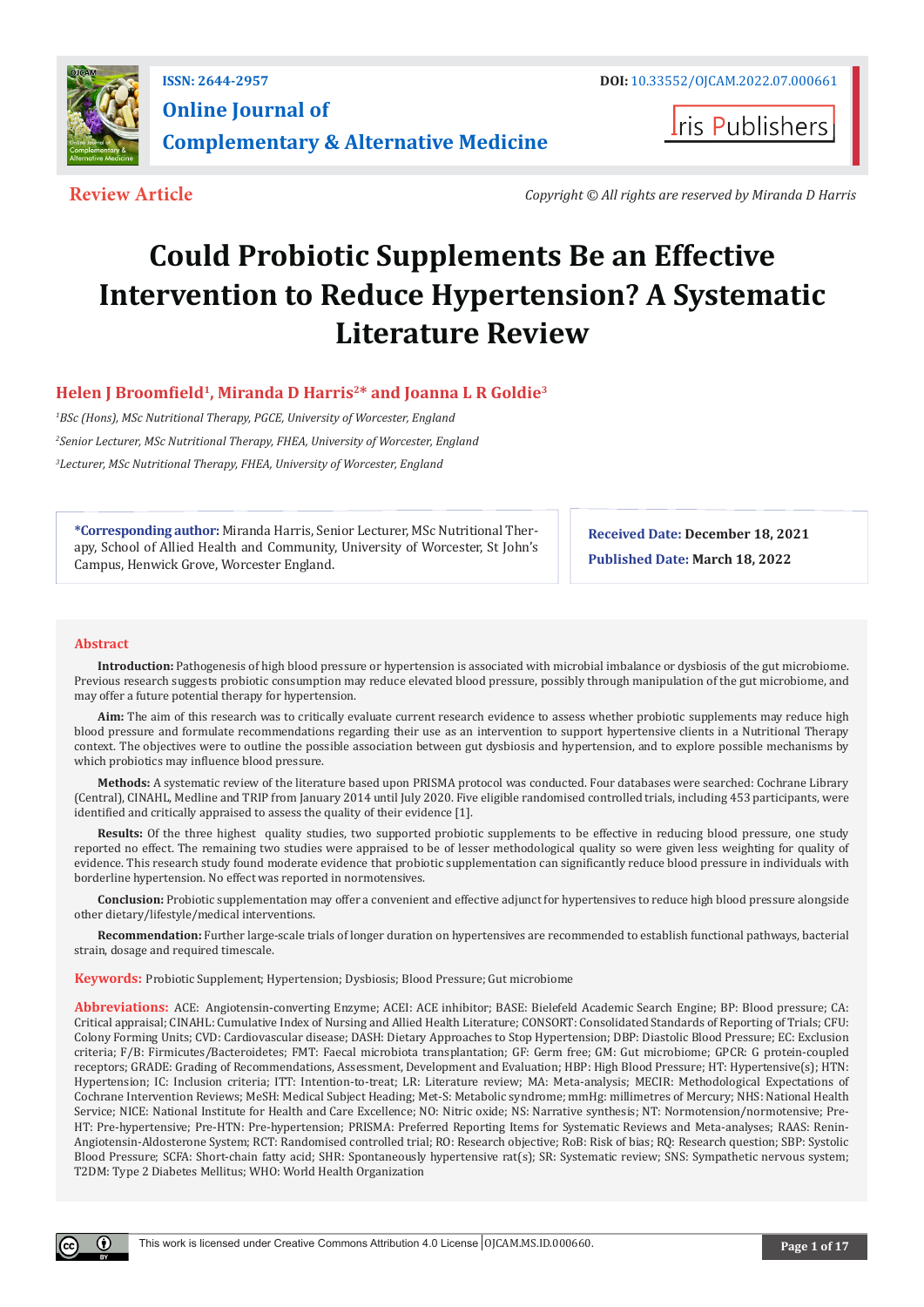#### **Introduction**

Hypertension: High blood pressure (HBP) or hypertension (HTN) is a major cause of premature death with around 10.4 million deaths worldwide annually attributed to HTN [2] and around 75,000 deaths in England in 2015 [3]. Moreover, there are an estimated 1.13 billion hypertensives (HT) [4] and the Global Burden of Disease (2015) study recognises HTN as the second largest known global risk factor for disease after poor diet [5] presenting an important global health challenge. Defined as a systolic pressure ≥140mmHg and/or a diastolic pressure of ≥90mmHg on two different days [6], HTN is a recognised major risk factor for a number of pathophysiologies [2] including coronary heart disease, stroke and ischaemic heart disease as well as other complications such as renal impairment, visual impairment and peripheral vascular disease [4]. HTN in early adulthood increases an individual's risk of cardiovascular disease (CVD) [7]. An increase of 1.56 billion adults with HTN is forecasted by 2025 [8], with the growing burden of disease shifting to low income and developing countries [9], exacting a large public health burden on these countries.

Notwithstanding increased awareness, monitoring and a plethora of hypotensive pharmacotherapies, fewer than one in five people have their HTN under control and, with a global target to reduce its prevalence by 25% by 2025 [6], which is unlikely to be met [10], reduction of HTN presents a critical public health challenge. Collectively these statistics indicate a need for early intervention to prevent or ameliorate HTN.

Influences upon blood pressure: Influences upon BP are multifactorial and include lifestyle, environmental and genetic factors [11]. Targeted interventions to support healthy BP include eating plans such as the high-fibre, low-fat DASH (Dietary Approaches to Stop Hypertension) diet [12]. However, a significant focus has turned to the gut microbial population and their possible role in both BP maintenance and HTN development [13-15], with speculation that modification of the gut microbiota may offer novel therapeutic potential [16].

Gut microbiome: Although several hundred bacterial species reside in the gut, the predominant phyla, Firmicutes and Bacteroidetes compose over 90%, with a lower Firmicutes to Bacteroidetes (F/B) ratio generally considered a measure of good health [17]. Microbial diversity has been found to be inversely associated with increasing BP [18,19]. Moreover, an increase in the F/B ratio appears to correlate with increasing BP [20] implicating a disrupted gut microbial profile, known as dysbiosis, in HTN pathogenesis and suggests the GM may present a future area of focus in BP management.

#### **Probiotics**

Probiotics are defined by the Food and Agricultural Organization (FAO) of the United Nations and World Health Organization (WHO) as 'Live microorganisms, which, when administered in adequate amounts, confer a health benefit on the host' [21], and are found naturally in foods such as yoghurt. Findings from a seminal systematic review (SR) and meta-analysis (MA) indicated an antihypertensive effect of probiotics [22,23]. Further evidence has accumulated in recent years to support beneficial effects of probiotics upon health, including HTN [24-26], although precise mechanisms remain unclear.

The overall aim of this research was to critically review more recent published studies to determine whether probiotics in supplement form may present a novel therapeutic tool to reduce HTN and, if so, formulate a probiotic supplement protocol to support hypertensive clients in a Nutritional Therapy setting. The research objectives were specifically

- To outline the possible association between gut dysbiosis and HTN from the existing evidence base.
- To explore possible mechanisms by which probiotics may influence blood pressure.
- To critically evaluate whether current research supports the use of probiotic supplements to manage HTN.
- To formulate recommendations as to the use of probiotic supplements as an intervention to support hypertensive clients in a Nutritional Therapy setting.

#### **Methods**

#### **Study design**

Placebo-controlled randomised controlled trials evaluating the effect of probiotic supplements on blood pressure were identified through a systematic literature review based on Preferred Reporting Items for Systematic Reviews and Meta-analyses (PRISMA) guidelines [27] and Methodological Expectations of Cochrane Intervention reviews (MECIR) [28].

#### **Data collection**

Predetermined search terms and inclusion/exclusion criteria were used to search for relevant journals in the databases below (Table 1). The search was conducted from January 2014 to ensure some overlap with [22] as the intention of this study was to look at emerging evidence since this seminal SR. Final search were carried out up to July 2020 resulting in a total of 1075 studies identified.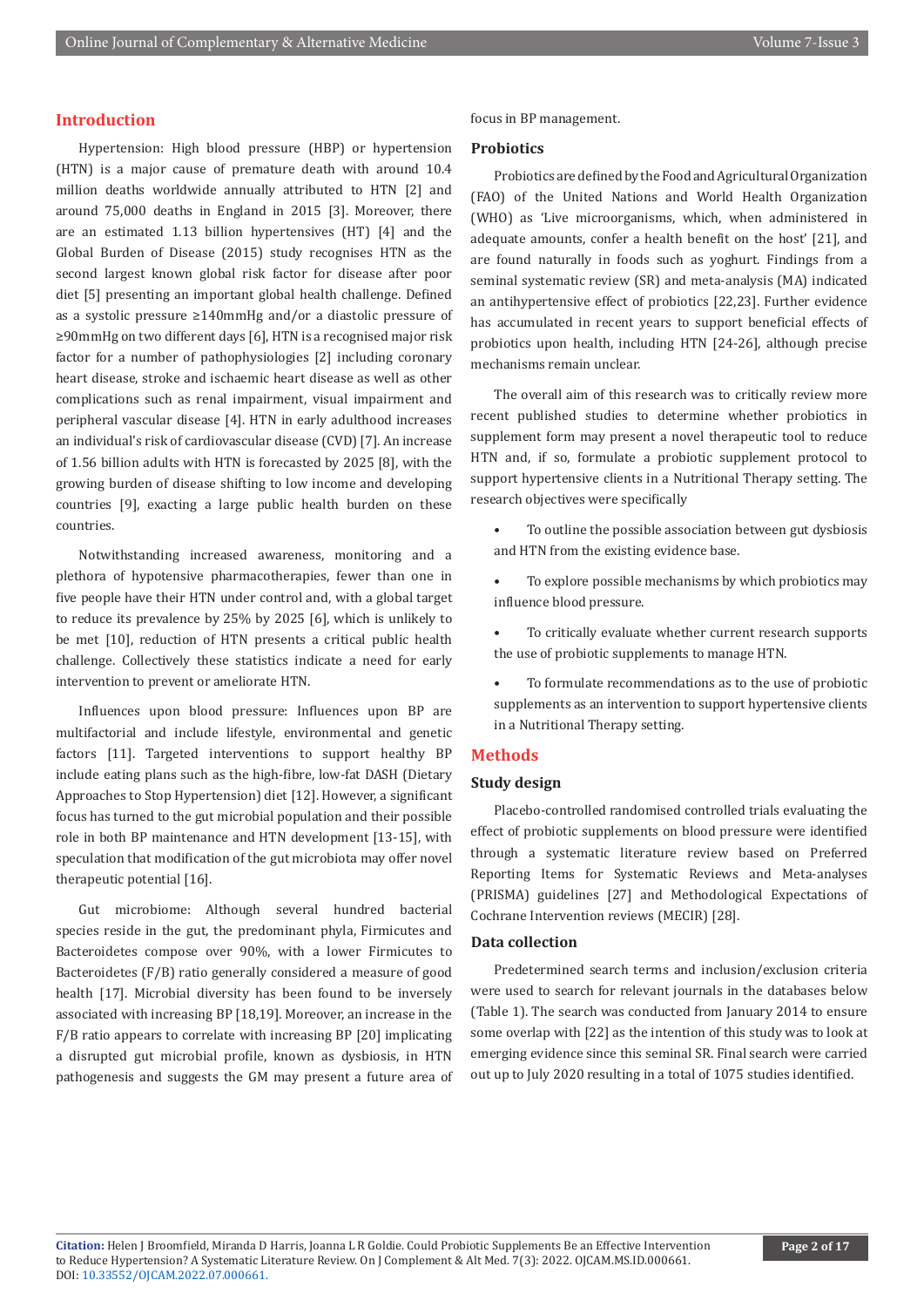**Table 1:** Results of final search showing final search string used and number of studies identified in each database. For a more detailed final search, see Appendix 1.

| <b>FINAL SEARCH STRING USED:</b>                                                                                                                                                                                                                     |                                                                                                                               |                                                                                                                                                                                                                                                                     |     |  |  |  |
|------------------------------------------------------------------------------------------------------------------------------------------------------------------------------------------------------------------------------------------------------|-------------------------------------------------------------------------------------------------------------------------------|---------------------------------------------------------------------------------------------------------------------------------------------------------------------------------------------------------------------------------------------------------------------|-----|--|--|--|
| ("high blood pressure" OR hypertens* OR "elevated blood pressure" OR "blood pressure" OR systolic OR diastolic) AND ("probiotic supplement*" OR<br>probiotic* OR lactobacill* OR bifidobacter* OR saccharomyces* OR enterococcus* OR streptococcus*) |                                                                                                                               |                                                                                                                                                                                                                                                                     |     |  |  |  |
| <b>Database Searched</b>                                                                                                                                                                                                                             | <b>Date Searched</b><br><b>Search Limiters</b>                                                                                |                                                                                                                                                                                                                                                                     |     |  |  |  |
| MEDLINE ONLY                                                                                                                                                                                                                                         | January 2014-July 2020<br>Plus related words<br>26th July 2020<br>Plus equivalent subjects<br>Plus Boolean/phrase search mode |                                                                                                                                                                                                                                                                     | 550 |  |  |  |
| CINAHL complete only                                                                                                                                                                                                                                 | January 2014-July 2020<br>Plus related words<br>26th July 2020<br>Plus equivalent subjects<br>Plus Boolean/phrase search mode |                                                                                                                                                                                                                                                                     | 191 |  |  |  |
| Cochrane Library Central                                                                                                                                                                                                                             | 26th July 2020                                                                                                                | Date January 2014-July 2020<br>Selected trials<br>All years<br>Title Abstract Keyword - with Publication Year from 2014 to 2020, with<br>Cochrane<br>Library publication date Between January 2014 and July 2020, in Trials<br>(word variations have been searched) |     |  |  |  |
| TRIP database                                                                                                                                                                                                                                        | 28th July 2020                                                                                                                | 2014-2020<br>Only searched primary research                                                                                                                                                                                                                         | 122 |  |  |  |
| <b>TOTAL</b> identified studies<br>1075                                                                                                                                                                                                              |                                                                                                                               |                                                                                                                                                                                                                                                                     |     |  |  |  |

#### **Databases searched**

To conduct a comprehensive search, databases selected were those that focused on healthcare and scientific trials; namely CINAHL, Medline, Cochrane Library Central and TRIP.

# **Inclusion and exclusion criteria (IC & EC) and screening of studies**

BP is often measured as a secondary outcome where participants have cardiovascular health issues such as hypercholesterolemia, so these studies were included, however those with other potential confounding conditions such as diabetes or pregnancy were excluded. Since the review is intended to inform clinical practice,

strain and dosage of probiotic were criteria to be included. To minimize bias any declared conflict of interest resulted in exclusion. Identified studies were initially screened manually based on title and abstract. Duplicate studies were removed and remaining relevant full text studies were screened against pre-defined eligibility criteria (Table 2) as described below using a customized version of a Cochrane study eligibility form [29]. Unfinished/not yet published trials were excluded upon screening. The refined searches were summarised in a PRISMA flowchart [30,31] (Figure 1). Reference lists of selected studies were hand trawled to yield any further relevant studies [32].

**Table 2:** Inclusion and exclusion criteria applied to identified studies.

| <b>Inclusion Criteria</b>              | <b>Exclusion Criteria</b>                                                       |
|----------------------------------------|---------------------------------------------------------------------------------|
| Primary data in form of RCTs on humans | Studies in children (<18 years)                                                 |
| Studies conducted since Jan 2014       | Patients had underlying health conditions such as diabetes or pregnancy         |
| Strain and dosage of probiotic stated  | Secondary literature e.g. reviews, conference proceeding, systematic<br>reviews |
| Peer reviewed                          | Declared conflict of interest                                                   |
| Human participants                     |                                                                                 |
| English language                       |                                                                                 |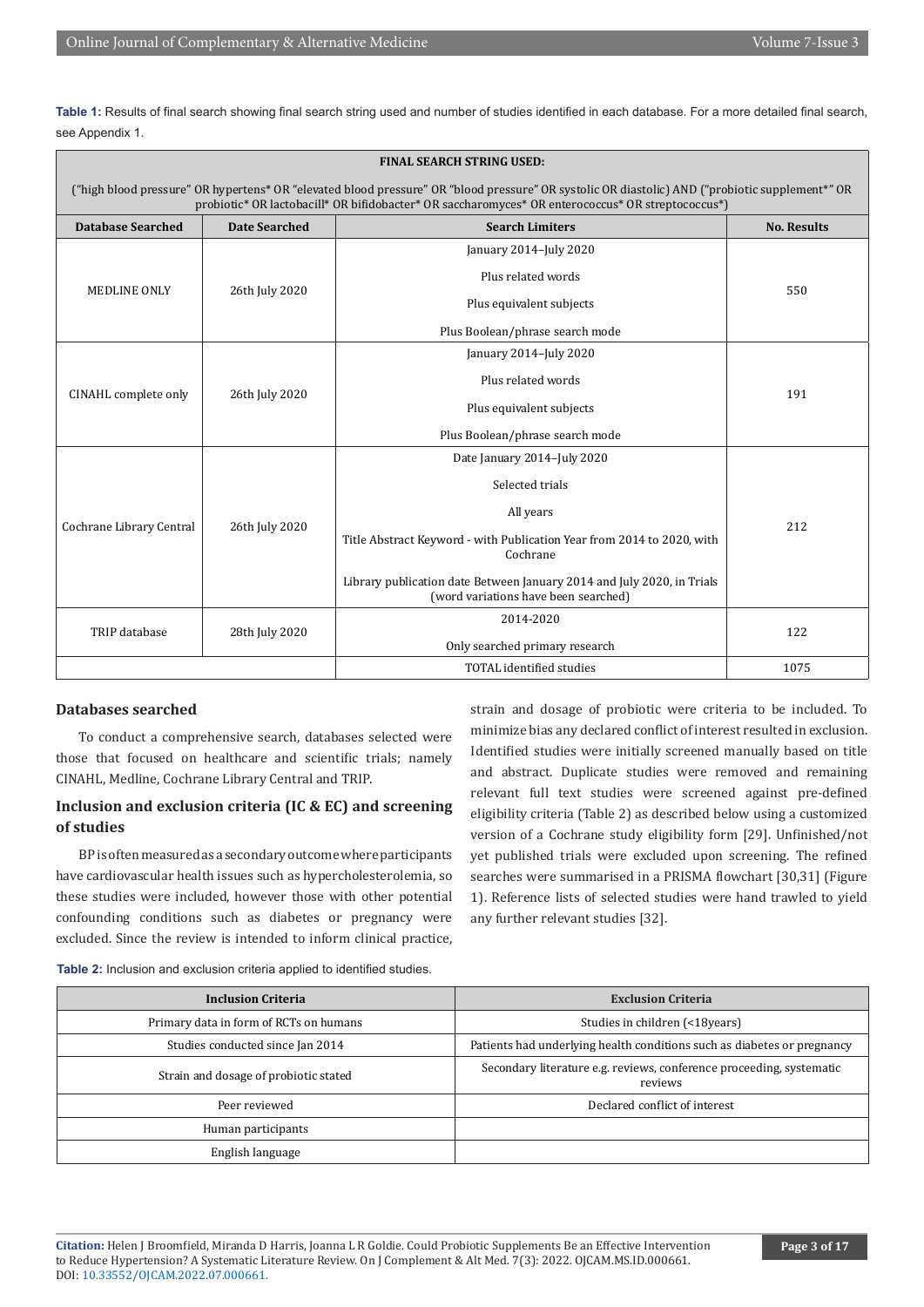

#### **Ethics**

This study involved no direct contact with human participants, however in accordance with the University of Worcester Ethics policy, all studies included had been ethically approved and informed consent of participants was acknowledged in the study details.

#### **Data extraction and critical appraisal of selected studies**

A customised data extraction form was used based on a Cochrane tool [33,34] and data including patient demographics, sample size, probiotic strain and dosage, setting, baseline and post-intervention blood pressure were tabulated in the results section. Each publication was critically appraised using the following tools: The Cochrane Risk of Bias (RoB2) tool and Joanna Briggs Institute (JBI) Critical Appraisal tool. Once reviewed, methodological quality and

risk of bias assessment were graded to produce an evidence profile (EP) displayed as a stellar chart. The Grading of Recommendations Assessment, Development and Evaluation (GRADE) system [35] was used as a basis for an evidence statement.

#### **Results**

The final literature search from January 2014 to July 2020 identified 1075 studies. Following removal of duplicates and screening against eligibility criteria, five RCTs, with 453 participants in total, were included in the final analysis (Figure 1).

#### **Study characteristics**

The main characteristics of the included studies are summarised below (Table 3). For a more detailed table of key characteristics see [Appendix 2](https://irispublishers.com/ojcam/pdf/OJCAM.MS.ID.000661appendix.pdf). Forthwith, studies will be referenced according to their number in the table below: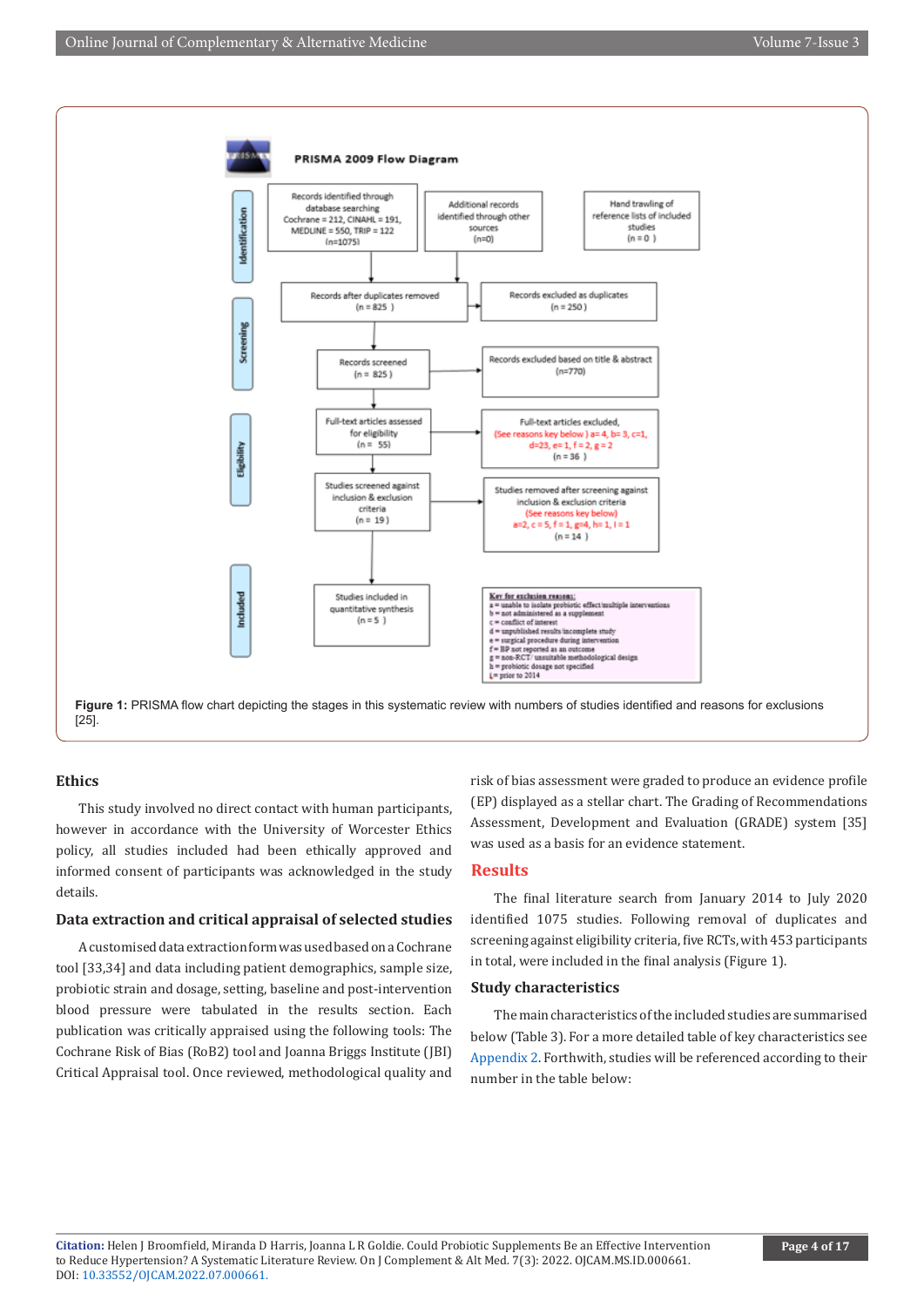| Study number,<br>Author, date<br>Aim of study                                                                                                                                                                                             | Study<br>design and<br>country                                        | Population charac-<br>teristics, age (years),<br>health status, sex<br>Total at start of trial,<br><b>Final total analysed</b><br>(No. of intervention<br>participants/No. of<br>control participants) | <b>Blood pres-</b><br>sure level for<br>inclusion in trial<br>(mmHg) | Pre-spec-<br>ified<br>sample size<br>statistically<br>calculated | <b>Method of</b><br>randomi-<br>sation for<br>allocation to<br>treatment | <b>Duration of</b><br>follow-up<br>(weeks) | <b>Probiotic</b><br>interven-<br>tion     | <b>Placebo</b><br>similar to<br>intervention           |
|-------------------------------------------------------------------------------------------------------------------------------------------------------------------------------------------------------------------------------------------|-----------------------------------------------------------------------|--------------------------------------------------------------------------------------------------------------------------------------------------------------------------------------------------------|----------------------------------------------------------------------|------------------------------------------------------------------|--------------------------------------------------------------------------|--------------------------------------------|-------------------------------------------|--------------------------------------------------------|
| 1. Ivey et al.,<br>2014<br><b>Effect of</b><br>yoghurt and<br>probiotics<br>on blood<br>pressure and<br>serum lipid<br>profile                                                                                                            | Double blind.<br>parallel,<br>factorial<br><b>RCT</b><br>Australia    | Over 55yrs, over-<br>weight, males and<br>females<br>Total at start 156<br>(79 intervention/77<br>control)<br>Total in final analy-<br>sis 156 (79 interven-<br>tion/77 control)                       | $\geq$ 120/80mmHg                                                    | yes                                                              | Random<br>number<br>generation                                           | 6                                          | Dual<br>species                           | Contents not<br>specified.<br>Identical<br>appearance. |
| 2. Rerksup-<br>paphol and<br>Rerksuppa-<br>phol, 2015<br><b>Efficacy of two</b><br>probiotics<br>on reduction<br>of serum<br>cholesterol in<br>hypercholes-<br>terolaemics                                                                | Double blind,<br>placebo<br>controlled<br><b>RCT</b><br>Thailand      | 40-60yrs, hypercho-<br>lesterolaemic, both<br>sexes,<br>Total at start 66<br>(33 intervention /33<br>control)<br>Total in final analy-<br>sis 64 (31 interven-<br>tion/33 control)                     | Not specified                                                        | yes                                                              | Computer<br>generated                                                    | 6                                          | Dual<br>species                           | Contents not<br>specified.<br>Identical<br>appearance. |
| 3. Ibrahim et<br>a.l, 2017<br><b>Effect of com-</b><br>bined probiot-<br>ics and circuit<br>training on<br>muscular<br>strength,<br>power and<br>cytokine<br>responses in<br>young males                                                  | Randomised,<br>parallel,<br>placebo con-<br>trolled trial<br>Malaysia | 19-26 years, healthy,<br>sedentary males<br>Total at start 48<br>(24 intervention/24<br>control)<br>Total in final analy-<br>sis 41 (19 interven-<br>tion /22 control)                                 | Not specified                                                        | Not speci-<br>fied                                               | Not specified                                                            | 12                                         | Multispe-<br>cies and<br>mul-<br>tistrain | Identical<br>apart from<br>no bacteria.                |
| 4. Möller et<br>al., 2017<br><b>Influence</b> of<br>acute multi-<br>species and<br>multi-strain<br>probiotic sup-<br>plementation<br>on cardiovas-<br>cular function<br>and reactivity<br>to psycholog-<br>ical stress in<br>young adults | Parallel<br>groups,<br>Double blind<br><b>RCT</b><br><b>USA</b>       | 18-23yrs healthy stu-<br>dent volunteers, 89%<br>white, 69% female<br>Total at start 123<br>(67 intervention/56<br>control)<br>Total in final analy-<br>sis 105 (57 interven-<br>tion/48 control)      | Not specified                                                        | Not speci-<br>fied                                               | Random<br>number<br>generator                                            | 2                                          | Multispe-<br>cies and<br>mul-<br>tistrain | Corn-starch<br>capsule of<br>similar ap-<br>pearance   |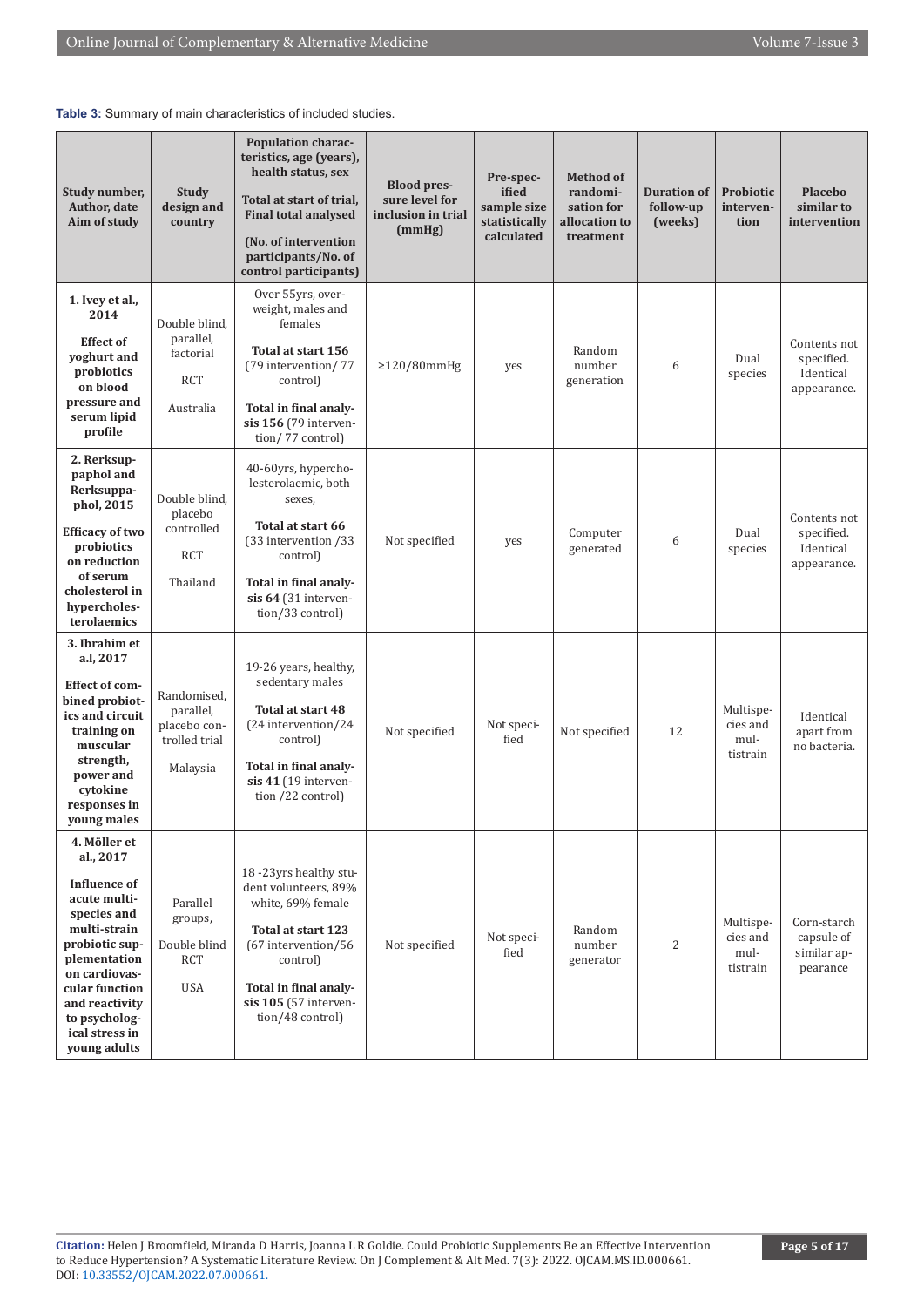| 5. Lee et al.,<br>2017<br>No additional<br>cholesterol<br>lowering ef-<br>fect observed<br>in the com-<br>bined treat-<br>ment of red<br>veast rice and<br>Lactobacillus | Double blind<br>randomised<br>controlled<br>trial | 40-60 hyperlipidae-<br>mic patients, 76%<br>male<br>Total at start 60<br>(30 intervention/30<br>control) | Not specified | Yes | Computer<br>generated<br>random<br>number | 12 | Single<br>species | Starch cap-<br>sule |
|--------------------------------------------------------------------------------------------------------------------------------------------------------------------------|---------------------------------------------------|----------------------------------------------------------------------------------------------------------|---------------|-----|-------------------------------------------|----|-------------------|---------------------|
| casei in hy-<br>perlipidaemic<br>patients: a<br>double-blind<br>randomised<br>controlled<br>clinical trial                                                               | China                                             | Total in final analy-<br>sis 55 (27 interven-<br>tion/28 control)                                        |               |     |                                           |    |                   |                     |

### **Overview of included studies**

Included studies were RCTs with four (1, 2, 4 & 5) reporting a double-blind design, with detailing in studies 2, 4 and 5. Two studies (2 & 4) measured the effect of the probiotic supplement (intervention) upon a number of outcomes including BP. The other three (1, 3 & 5) had a factorial design investigating other interventions alongside probiotic supplementation, but required data was extracted without contamination from the total data. Study 5 did not report final BP measurements but did include change in BP (Table 4). Sample size ranged from 48 (study 3) to 156

(study 1) with studies 3 and 4 experiencing greatest loss to follow up. Trial duration ranged from two to 12 weeks. Two studies (3 & 4) recruited young (18-26 years) volunteers, whilst the remaining studies (1, 2 & 5) used participants aged over 40 years. Studies 2 and 5 recruited hypercholesterolemia/hyperlipidemic participants from hospital clinic settings respectively, whereas two other studies (3 & 4) recruited from a university setting. Study 1 recruited randomly from the electoral roll. Baseline characteristics were well matched for each cohort in each study. All studies reported use of a placebo identical in appearance to the probiotic.

**Table 4:** Details of intervention and placebo, BP measurements pre- and post-intervention with findings.

| <b>Study number and</b><br>title            | <b>Probiotic</b><br><b>Contents</b><br>(CFU)/day                                                | <b>Placebo</b><br>contents | Intervention baseline mean BP<br>measurements mmHg ± SD Post in-<br>tervention baseline measurements<br>shown in red Change in BP shown<br>in green                   | <b>Control baseline mean BP</b><br>measurements $mmHg \pm SD$<br><b>Post intervention baseline</b><br>measurements shown in<br>red                                        | <b>Findings</b>                                                                                                                                           |
|---------------------------------------------|-------------------------------------------------------------------------------------------------|----------------------------|-----------------------------------------------------------------------------------------------------------------------------------------------------------------------|---------------------------------------------------------------------------------------------------------------------------------------------------------------------------|-----------------------------------------------------------------------------------------------------------------------------------------------------------|
| 1. Ivey et al., 2014                        | L. acidophilus<br>La5 B. animalis<br>subsp. Lactis<br>Bh12<br>$(3.0 \times 10^{9} \text{ CFU})$ | Not speci-<br>fied         | Probiotic (plus yoghurt)<br>SBP 131 ± 13 SBP 131 ± 14 DBP 74 ±<br>11 DBP 74 $\pm$ 10 Probiotic (plus milk)<br>SBP 132 ± 12 SBP 130 ± 12 DBP 76 ±<br>10 DBP $75 \pm 9$ | Placebo (plus yoghurt)<br>SBP 130 ± 12 SBP 129 ± 11<br>DBP 74 $\pm$ 7 DBP 75 $\pm$ 7<br>Placebo (plus milk)<br>SBP 130 ± 12 SBP 129 ± 13<br>DBP 74 $\pm$ 7 DBP 73 $\pm$ 8 | No evidence to<br>support probiotic sup-<br>plements exhibiting<br>anti-HT effect when<br>compared to control<br>milk or placebo cap-<br>sules $(p>0.05)$ |
| 2. Rerksuppaphol and<br>Rerksuppaphol, 2015 | L. acidophilus<br>(minimum $10^9$<br>CFU)<br>B. bifidum $(10^9)$<br>CFU)                        | Not speci-<br>fied         | SBP $139.5 \pm 24.4$ SBP $131.6 \pm 20.4$<br>DBP $87.7 \pm 16.5$ DBP $84.0 \pm 14.9$                                                                                  | SBP $130.8 \pm 0.07$ No sig<br>difference<br>DBP $82.7 \pm 8.8$ No sig differ-<br>ence                                                                                    | Significant decrease in<br>SBP in probiotic group<br>$(p=0.01)$<br>No significant change<br>in DBP in probiotic<br>group                                  |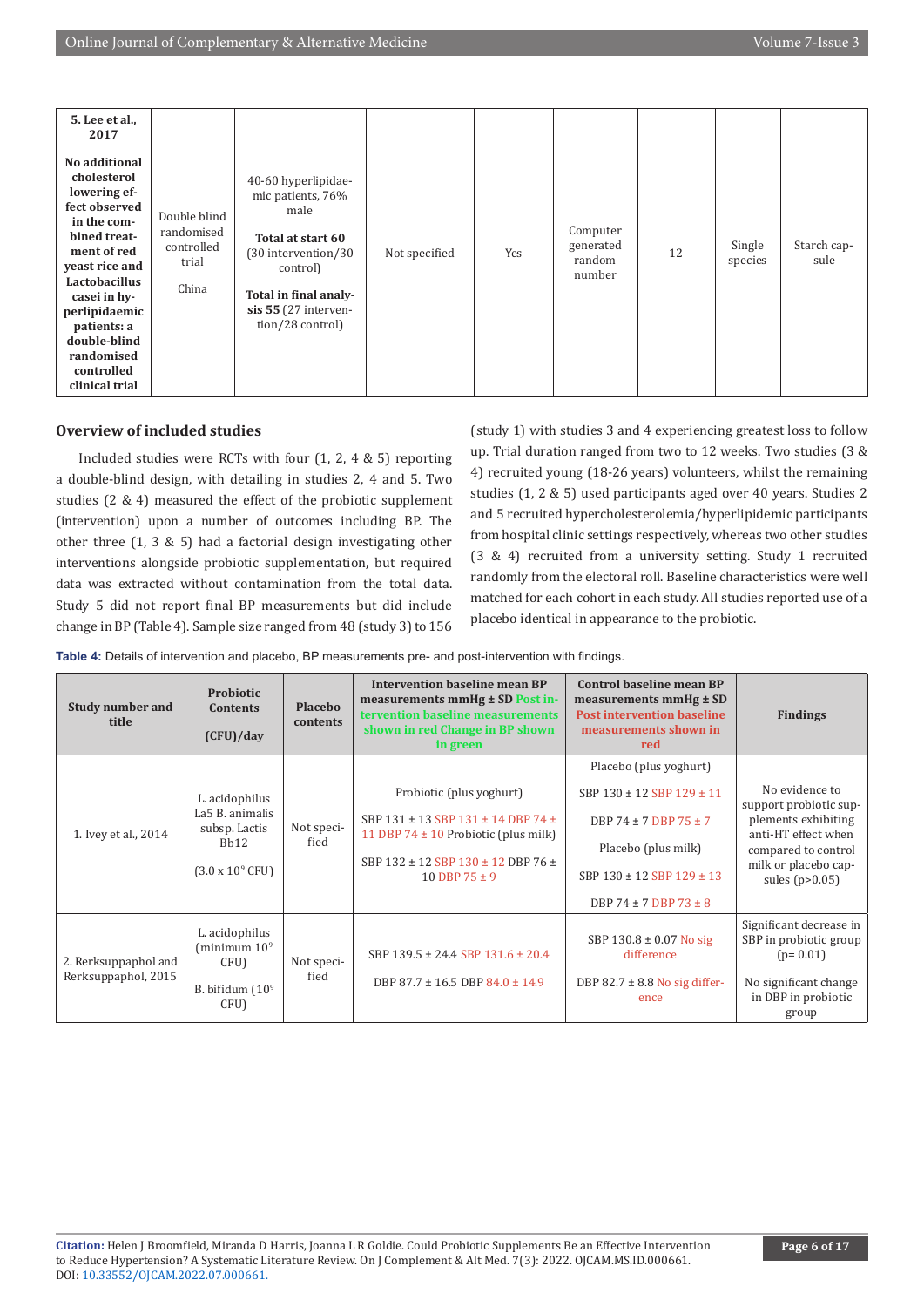|                         | L. acidophilus                                                                              |                                  |                                                                |                                                                             |                                                                      |
|-------------------------|---------------------------------------------------------------------------------------------|----------------------------------|----------------------------------------------------------------|-----------------------------------------------------------------------------|----------------------------------------------------------------------|
|                         | L. casei                                                                                    |                                  |                                                                |                                                                             |                                                                      |
|                         | L. lactis                                                                                   | No bacte-<br>ria.                |                                                                |                                                                             | BP not specifically                                                  |
|                         | B. bifidum                                                                                  |                                  |                                                                | Placebo (+ sedentary)                                                       | discussed, howev-<br>er recorded other                               |
|                         | B. infantis                                                                                 |                                  | Probiotic (+ sedentary)<br>SBP 120.7 ± 3.4 SBP 121.4 ± 3.0 DBP | SBP 117.6 ± 3.7 SBP 120.0<br>$± 2.7$ DBP 70.4 $± 1.1$ DBP                   | parameters (including<br>SBP and DBP) were                           |
| 3. Ibrahim et al., 2017 | B. longum                                                                                   | Nutrient                         | $68.6 \pm 2.4$ DBP 71.0 $\pm$ 2.2 Probiotic (+                 | $71.8 \pm 1.5$ Placebo (+ circuit                                           | not significantly<br>affected and tabulated                          |
|                         | Total 6 x 10 <sup>10</sup><br>CFU (2 sachets)                                               | content as<br>in probi-<br>otic. | circuit training)<br>SBP 121.0 ± 3.8 SBP 121.8 ± 3.3 DBP       | training)<br>SBP 118.0 ± 3.2 SBP 120.0 ±<br>2.4 DBP 70.7 $\pm$ 1.5 DBP 69.1 | results show no effect<br>of probiotic supple-<br>mentation on BP in |
|                         | Plus other<br>nutrients<br>(carbohydrate,<br>lactose, sugar,<br>protein, fat and<br>fibre). |                                  | $71.4 \pm 2.4$ DBP $71.1 \pm 3.5$                              | ± 3.1                                                                       | either intervention<br>groups                                        |
|                         | B. breve                                                                                    |                                  |                                                                |                                                                             |                                                                      |
|                         | B. longum                                                                                   |                                  |                                                                |                                                                             |                                                                      |
|                         | <b>B.infantis</b>                                                                           |                                  |                                                                |                                                                             |                                                                      |
|                         | L. acidophilus                                                                              |                                  | SBP 115.08 ± 13.71                                             | SBP 115.83 ± 13.12                                                          | No significant effect                                                |
| 4. Möller et al., 2017  | L. plantarum                                                                                | Corn-<br>starch                  | SBP 115.25 ± 13.85                                             | SBP $115.20 \pm 13.43$                                                      | from probiotic supple-<br>mentation on SDP or                        |
|                         | L. paracasei                                                                                |                                  | DBP 68.44 ± 6.61                                               | DBP $69.22 \pm 5.64$                                                        | DBP (p>0.05)                                                         |
|                         | L. bulgaricus<br>Streptococcus<br>thermophilus                                              |                                  | DBP 68.16 ± 7.40                                               | DBP $68.35 \pm 6.12$                                                        |                                                                      |
|                         | 112.5 x 10 <sup>9</sup> CFU                                                                 |                                  |                                                                |                                                                             |                                                                      |
|                         | Lactobacillus<br>casei                                                                      | Starch<br>Plus<br>Lovastatin     | SBP $141.50 \pm 24.52$                                         | SBP $134.20 \pm 18.61$                                                      |                                                                      |
| 5. Lee et al., 2017     |                                                                                             | 5.7 <sub>mg</sub>                | <b>Change in SBP</b>                                           | Change in SBP<br>Week 4 1.86 ± 22.39<br>Week 8-0.68 ± 18.32                 | Reduction in SBP,                                                    |
|                         | $1x108$ CFU<br>twice daily                                                                  | GABA                             | Week 4 - 1.96 ± 17.68                                          |                                                                             | but not statistically                                                |
|                         | Plus Lovastatin                                                                             | 6.8mg<br>(metabo-                | Week $8-5.70 \pm 19.51$                                        |                                                                             | significant.                                                         |
|                         | 5.7mg, GABA<br>$6.8mg$ (me-                                                                 | lite from                        | Week 12-5.04 ± 15.82                                           | Week 12-1.79 ± 14.17                                                        | Statistically significant<br>reduction ( $p<0.05$ ) in               |
|                         | tabolite from                                                                               | red yeast<br>rice),              | DBP 85.00 ± 15.48                                              | DBP 79.31 ± 12.53 Change in                                                 | DBP seen in probiotic<br>group.                                      |
|                         | red yeast rice),<br>Citrinin <1.0                                                           | Citrinin                         | Change in DBP (at week 12)                                     | DBP (at week 12) Increase                                                   |                                                                      |
|                         | $\mu$ g/ml                                                                                  | $< 1.0 \mu g/$<br>ml             | Decrease of 2.67                                               | of 4.43                                                                     |                                                                      |

#### **Key findings**

The table above (Table 4) presents details of intervention, placebo and key findings of each included study.

Studies 2 and 5 report a clinically significant decrease in either SBP (study 2) or DBP (study 5) in the probiotic cohort. It is important to note that the intervention cohort in both of these studies (2 & 5) had elevated baseline BP (study 2: SBP 139.5 ± 24.4 mmHg, DBP 87.7 ± 16.5 mmHg; study 5: SBP 141.50 ± 24.52 mmHg, DBP 85.00 ± 15.48 mmHg) compared to the placebo group (study 2: SBP 130.8 ± 0.07 mmHg, DBP 82.7 ± 8.8 mmHg; study 5: SBP 134.20 ± 18.61 mmHg, DBP 79.31 ± 12.53 mmHg) placing the intervention cohorts in the high pre-HT range [36] and, interestingly, only the probiotic groups in these studies (2 & 5) reported a significant

decrease in BP. Contrastingly three studies (1,3 & 4) reported no significant effect upon BP following probiotic supplementation. Study 1 found no effect of the probiotic upon BP and reported mean baseline SBP as 131 (±12) mmHg placing it in the mid pre-HT range, however mean baseline DBP at 74 (±9) mmHg was normotensive. Studies 3 & 4 both had normotensive cohorts at baseline. The possible implication of this is baseline BP may be an important consideration. Findings are discussed as a critical analysis of the studies and the weighting given to their evidence.

#### **Methodological quality and risk of bias assessment**

Results of CA and RoB assessment are summarised below (Tables 5 & 6).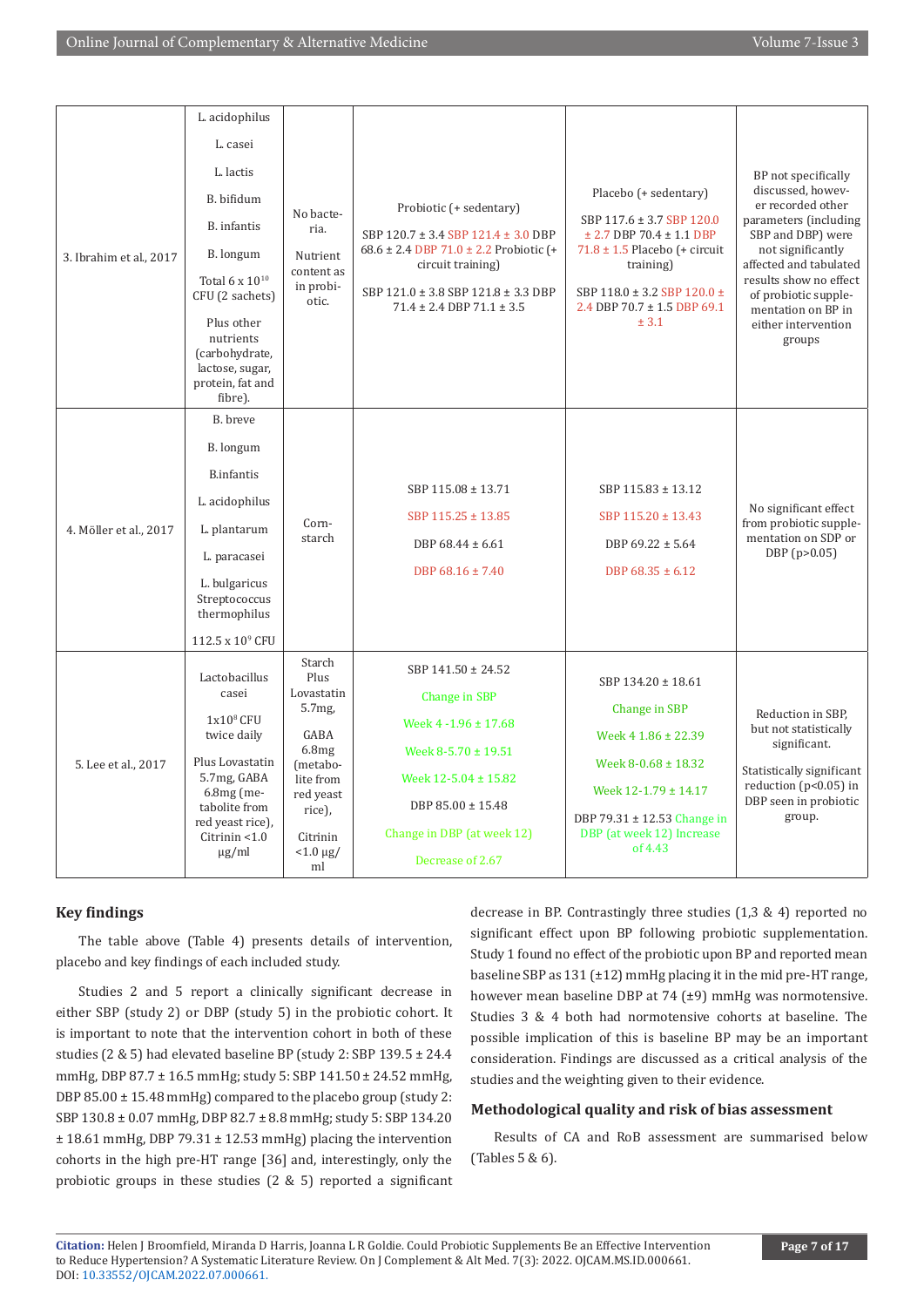#### **Table 5:** Critical appraisal of included studies.

| <b>Study number and citation</b>        | <b>Strengths</b>                                                                                                                                                                                                                                                                                                                                                                                                                                                                                                                                                                                                                                                                                                                                                                                                                                                                                                                                                                                                            | Limitations                                                                                                                                                                                                                                                                                                                                                                                                                                                                                                                                                                                                                                                                                                                                                                                                                                                                                                                                                                                               |  |  |
|-----------------------------------------|-----------------------------------------------------------------------------------------------------------------------------------------------------------------------------------------------------------------------------------------------------------------------------------------------------------------------------------------------------------------------------------------------------------------------------------------------------------------------------------------------------------------------------------------------------------------------------------------------------------------------------------------------------------------------------------------------------------------------------------------------------------------------------------------------------------------------------------------------------------------------------------------------------------------------------------------------------------------------------------------------------------------------------|-----------------------------------------------------------------------------------------------------------------------------------------------------------------------------------------------------------------------------------------------------------------------------------------------------------------------------------------------------------------------------------------------------------------------------------------------------------------------------------------------------------------------------------------------------------------------------------------------------------------------------------------------------------------------------------------------------------------------------------------------------------------------------------------------------------------------------------------------------------------------------------------------------------------------------------------------------------------------------------------------------------|--|--|
|                                         | Clear and justified research value<br>٠                                                                                                                                                                                                                                                                                                                                                                                                                                                                                                                                                                                                                                                                                                                                                                                                                                                                                                                                                                                     |                                                                                                                                                                                                                                                                                                                                                                                                                                                                                                                                                                                                                                                                                                                                                                                                                                                                                                                                                                                                           |  |  |
|                                         | Eligibility criteria described<br>$\bullet$                                                                                                                                                                                                                                                                                                                                                                                                                                                                                                                                                                                                                                                                                                                                                                                                                                                                                                                                                                                 |                                                                                                                                                                                                                                                                                                                                                                                                                                                                                                                                                                                                                                                                                                                                                                                                                                                                                                                                                                                                           |  |  |
|                                         | Large sample size $(n=156)$<br>٠                                                                                                                                                                                                                                                                                                                                                                                                                                                                                                                                                                                                                                                                                                                                                                                                                                                                                                                                                                                            |                                                                                                                                                                                                                                                                                                                                                                                                                                                                                                                                                                                                                                                                                                                                                                                                                                                                                                                                                                                                           |  |  |
|                                         | Reported effect of probiotic supplemen-<br>$\bullet$<br>tation on BP and p-value reported                                                                                                                                                                                                                                                                                                                                                                                                                                                                                                                                                                                                                                                                                                                                                                                                                                                                                                                                   | Limited details of randomization                                                                                                                                                                                                                                                                                                                                                                                                                                                                                                                                                                                                                                                                                                                                                                                                                                                                                                                                                                          |  |  |
| 1 Ivey et al., 2014                     | Consumption of probiotic supplement<br>$\bullet$<br>standardised (30 minutes prior to first<br>meal of the day) in all participants<br>Placebo and probiotic identical in<br>$\bullet$<br>appearance<br>3 week wash out period prior to inter-<br>٠<br>vention and refrained from consuming<br>probiotic foods before and during trial<br>Detailed description of BP measurement,<br>$\bullet$<br>taken bi-daily and standardised. Cross<br>referencing of BP records between ma-<br>chine and self-recordings.<br>Random recruitment from electoral roll<br>$\bullet$<br>$BP \geq 120/80$ mmHg as inclusion criteria<br>٠<br>so participants have elevated BP<br>Sample size calculated for effect size and<br>٠<br>power (80%)<br>Possibility of interactions of inter-<br>٠<br>ventions was evaluated to minimise<br>confounding<br>Home monitored BP - more realistic<br>٠<br>setting for participants<br>Baseline cohort characteristics well<br>٠<br>matched<br>BP measured at similar times of day to<br>standardise | procedure<br>Slightly more males than females in<br>$\bullet$<br>groups and all participants over-<br>weight limiting generalizability<br>Older age group (>55yrs)<br>$\bullet$<br>Short trial period (6wks)<br>$\bullet$<br>BP measured and self-reported at<br>$\bullet$<br>home not by health professional so<br>potential confounding<br>Factorial study so milk/yoghurt con-<br>$\bullet$<br>sumption may confound<br>Possible attrition bias as no impact<br>$\bullet$<br>analyses of those lost to follow up and<br>no reasons given.<br>Compliance not recorded<br>$\bullet$<br>No confidence intervals<br>$\bullet$<br>No mention of calibration of BP<br>$\bullet$<br>machines<br>No details of blinding procedure<br>$\bullet$<br>Highly strain-specific probiotics used                                                                                                                                                                                                                       |  |  |
| 2 Rerksuppaphol and Rerksuppaphol, 2015 | Clear and justified research objective<br>$\bullet$<br>Eligibility criteria described<br>٠<br>Compliance monitored and was high lev-<br>el especially in probiotic group (>94%)<br>and comparable between groups<br>Sample size calculated by statistical<br>$\bullet$<br>analysis (80% power)<br>BP recorded by health professional<br>$\bullet$<br>(nurse)<br>Avoided probiotic foods during trial<br>$\bullet$<br>excepting intervention and 12 hour<br>overnight fast before trial<br>Blinding procedure discussed<br>$\bullet$<br>Blinding complete until after study<br>٠<br>Randomisation sequence revealed after<br>٠<br>completion of study<br>Low drop out                                                                                                                                                                                                                                                                                                                                                        | No absolute BP values in placebo<br>$\bullet$<br>group only reported as "no significant<br>changes" on SBP or BBP<br>Higher BP in probiotic group at base-<br>line though not significantly so<br>BP was secondary outcome - less em-<br>phasis potentially upon measurement<br>of outcome<br>No confidence intervals<br>$\bullet$<br>Participants recruited from hospital<br>$\bullet$<br>clinic so may not be generalisable as<br>already undergoing treatment/ other<br>health issues<br>Per-protocol analysis rather than ITT<br>$\bullet$<br>so possible risk of bias as some partic-<br>ipants missing from final analysis<br>Participants mainly female limiting<br>$\bullet$<br>external validity<br>Some side effects (mainly in probiotic<br>$\bullet$<br>group)<br>Short duration of trial (6 wks)<br>$\bullet$<br>Diet not controlled or monitored with<br>respect to probiotic foods throughout<br>trial<br>Small sample size (n=66)<br>$\bullet$<br>No impact analysis of loss to follow up |  |  |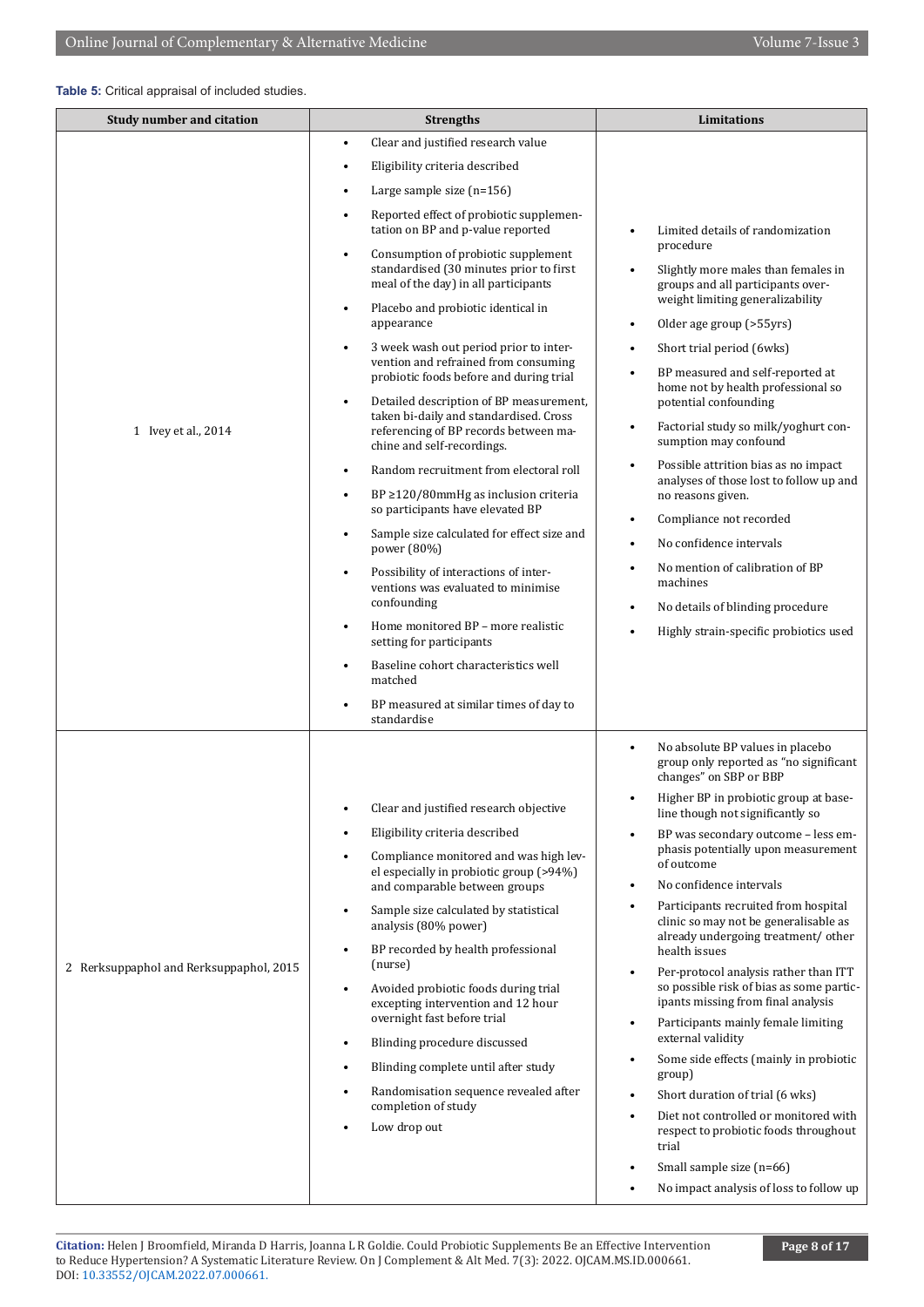|                        |                                                                                                                                                                                                                                                                                                                                                                                                                                                                                                                                                                                           | Recruitment by snowball sampling -<br>٠<br>difficult to determine sampling error.<br>No details on allocation concealment.<br>$\bullet$                                                                                                                                                                                                                                                                                                                                                                                                                                                                                                                                                                                                                                                                                                                                                                                                                                                                                                                                                                                                                                 |
|------------------------|-------------------------------------------------------------------------------------------------------------------------------------------------------------------------------------------------------------------------------------------------------------------------------------------------------------------------------------------------------------------------------------------------------------------------------------------------------------------------------------------------------------------------------------------------------------------------------------------|-------------------------------------------------------------------------------------------------------------------------------------------------------------------------------------------------------------------------------------------------------------------------------------------------------------------------------------------------------------------------------------------------------------------------------------------------------------------------------------------------------------------------------------------------------------------------------------------------------------------------------------------------------------------------------------------------------------------------------------------------------------------------------------------------------------------------------------------------------------------------------------------------------------------------------------------------------------------------------------------------------------------------------------------------------------------------------------------------------------------------------------------------------------------------|
| 3 Ibrahim et al., 2017 | Clear and justified research objective<br>$\bullet$<br>Eligibility criteria described<br>High compliance and adherence (> 95%)<br>Identical placebo<br>Long duration of trial (12 weeks)                                                                                                                                                                                                                                                                                                                                                                                                  | No statistics conducted on inter-group<br>$\bullet$<br>baseline characteristics to ascertain<br>any inter-group variation<br>No details regarding integrity of deliv-<br>$\bullet$<br>ery/blinding process<br>No details regarding measurement of<br>outcome<br>No power or effect sizes calculated.<br>Small sample size (n=48)<br>Young healthy males so not generaliz-<br>$\bullet$<br>able<br>Unclear on allocation - possible bias<br>$\bullet$<br>effect of assignment to intervention.<br>High loss to follow up (14.5%)<br>$\bullet$<br>Possible attrition bias as ITT analysis<br>$\bullet$<br>not carried out<br>Evidence of per-protocol analysis<br>$\bullet$<br>No confidence intervals<br>$\bullet$<br>BP was secondary outcome so very<br>$\bullet$<br>limited discussion of it.<br>Other nutrients in capsules may pres-<br>$\bullet$<br>ent potential confounding                                                                                                                                                                                                                                                                                      |
| 4 Möller et al., 2017  | Food frequency survey used to assess<br>consumption of probiotic foods.<br>Probiotics & placebo refrigerated to pre-<br>serve viability<br>High integrity of delivery - double<br>blinding.<br>Group allocation revealed after conclu-<br>sion of study<br>3 BP readings taken and averaged.<br>$\bullet$<br>Random assignment method is transpar-<br>$\bullet$<br>ent<br>Details of blinding procedure given<br>$\bullet$<br>Compliance recorded and equivalent in<br>both groups<br>Blinding broken after completion of data<br>collection<br>Antibiotic use was an exclusion criterion | No details of inclusion criteria<br>٠<br>Recruitment method may introduce<br>$\bullet$<br>selection bias as student volunteers<br>Very short trial period (2 weeks) - lim-<br>$\bullet$<br>ited treatment period<br>Some side effects - stomach ache &<br>bloating (intervention group), head-<br>ache and rash in placebo group<br>Young, predominantly white female<br>participants - lacks external validity<br>Possible attrition bias due to high loss<br>$\bullet$<br>to follow up and failure to use ITT<br>analysis.<br>Larger final analysis sample in pro-<br>$\bullet$<br>biotic group (n=57) versus placebo<br>$group(n=48)$<br>Some missing outcome data missing<br>$\bullet$<br>due to side effects in participants and<br>equipment malfunction<br>Participants were not asked to avoid<br>$\bullet$<br>potentially probiotic foods e.g. yo-<br>ghurt. No attempt to control other<br>sources of probiotic in diet so may<br>have introduced confounding.<br>High participant loss to follow up<br>$\bullet$<br>(15%) especially in probiotic group<br>Participants generally healthy and NT<br>$\bullet$<br>at outset<br>No confidence intervals stated |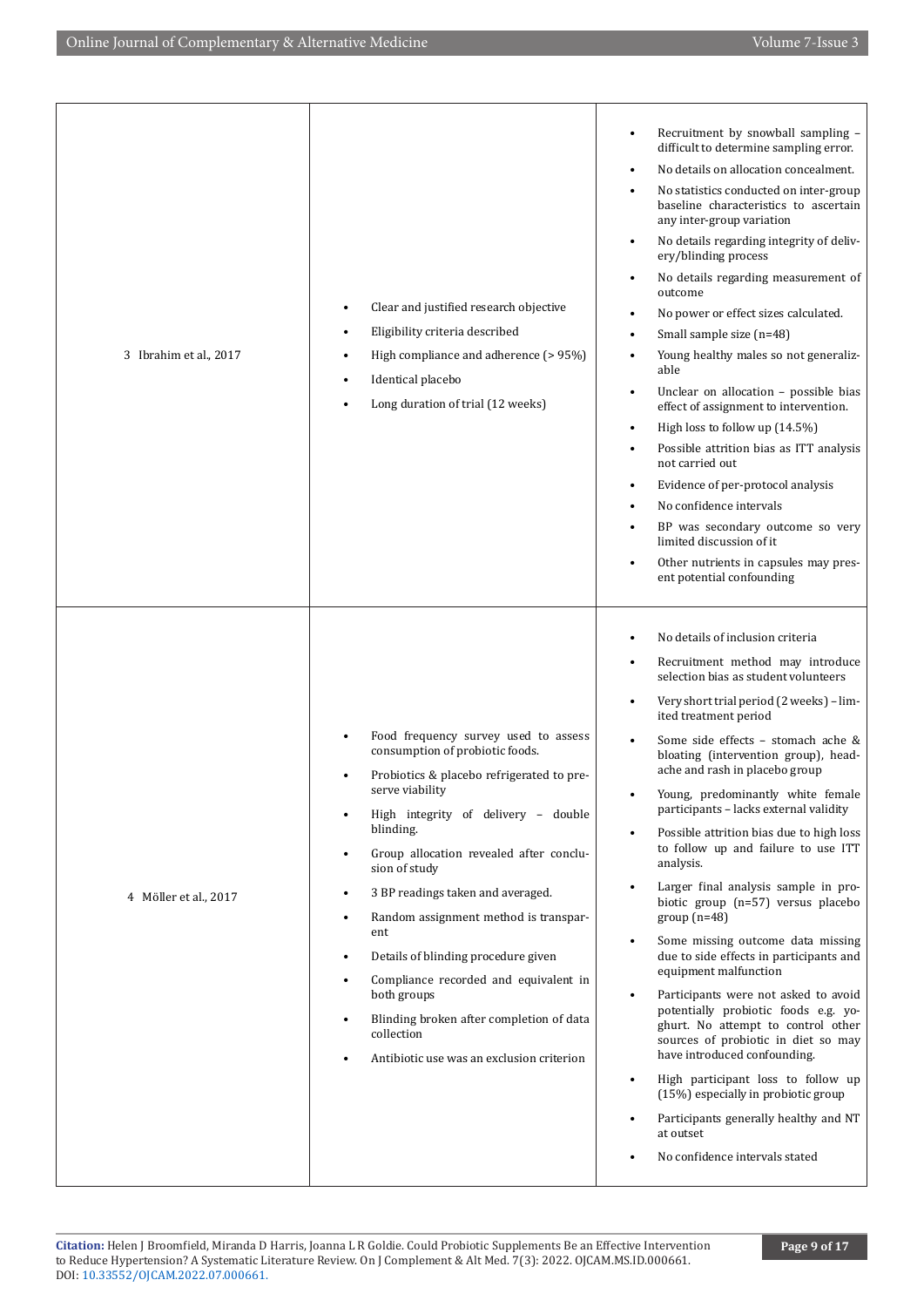

**Table 6:** Summary of RoB assessment of selected studies as assessed using RoB2 tool [78].



Critical analysis of included studies: Following CA and RoB assessment, it was evident that methodological quality varied between the included studies and this is detailed below.

Stronger methodological design: Three studies (1, 2 & 5) emerged as being stronger in methodological design with lower risk of bias. These were the only studies that included either pre-HT or HT participants at baseline and two of these studies (2 & 5) reported reduced BP following probiotic intervention, whilst study 1 reported no effect of the probiotic upon BP. Studies (2 & 5) supporting the intervention will be discussed first.

**Study 2:** Study 2 was appraised overall as high quality with low RoB, but some weaknesses were identified. Firstly, the relatively short intervention period of six weeks was regarded as a potential limitation since more effective retention of bacterial colonies have been observed with longer intervention periods [37]. Secondly

there was some lack of clarity regarding assignment of intervention as some participants withdrew so it is difficult to ascertain if bias was introduced. Thirdly generalizability may be restricted as recruitment was from a clinic setting and participants had other health issues (hypercholesterolemia) [38].

Notwithstanding these potential limitations, this study was judged to be of high methodological quality for the following reasons. The study was sufficiently powered (80%) with precalculated sample size beforehand to ensure a high chance of detecting a statistically significant effect and avoiding a possible type 2 error [38]. There was high adherence to the intervention (>90% in both groups) and control of potential confounders by avoidance of probiotic food sources throughout the trial. Furthermore, measurement of outcome by a health professional was judged to possess high integrity. In summary, the overarching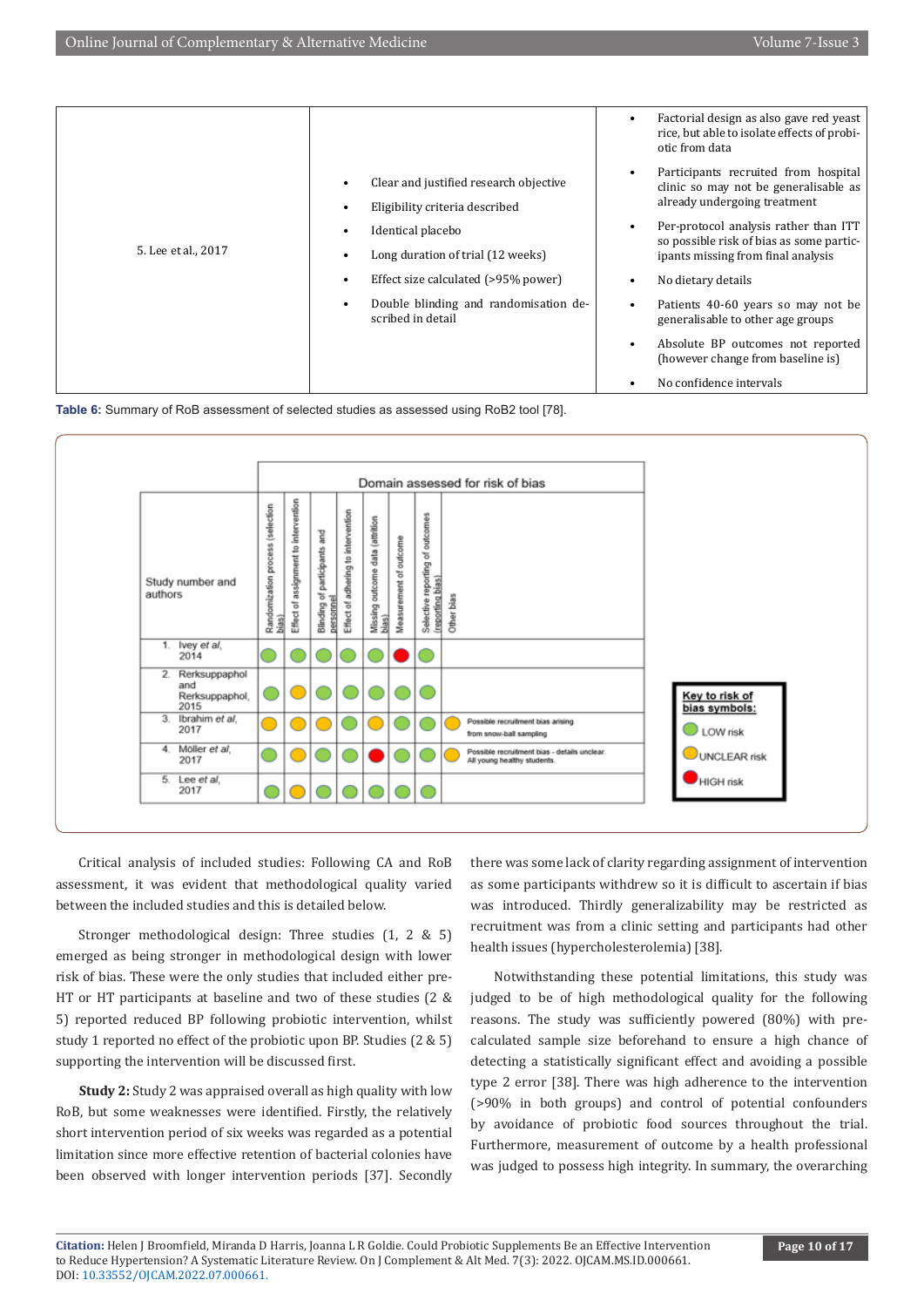strengths of this study, namely high integrity and detailing in its methods, sufficiently powered calculation of effect size and minimization of confounders identified this as a robust study, which was consequently weighted highly, and would be further improved if conducted for a longer duration on a larger sample size.

**Study 5:** Some design shortcomings were identified, one being using Last Observation Carried Forward (LOCF) approach in final data analysis, which can introduce bias and distort findings [39]. Additionally, recruitment from a hospital clinic can potentially limit external validity [38]. However, despite these drawbacks, this study exhibited thorough pre-planning and transparency throughout; pre-specified highly powered sample size was calculated in advance, randomisation, allocation to intervention and probiotic therapy administration were detailed and explicit. Hence, this study was judged to provide good quality evidence and awarded higher weighting.

**Study 1:** Although considered overall to be a strong study, lack of clarity in the description of the methods of allocation to intervention and blinding deemed it impossible to judge whether there was an element of selection bias. Furthermore, it could be argued that in a home setting a high risk of bias may have been introduced in the measurement [40] owing to confounding by other factors in the home, for example alcohol consumption [41]. Notwithstanding these potential shortcomings, study 1 benefits from random recruitment from the electoral roll increasing external validity and minimizing recruitment bias [38]. Its methods were detailed and transparent with a pre-specified large (n=156) sample size to ensure sufficient power. Additionally, a three-week pre-intervention washout period and avoidance of probiotic foods throughout the trial sought to minimize confounding. Finally, this was the only study to study BP as a primary outcome so was highly relevant to the research aim. Overall, it was well conducted and consequently, weighted highly as evidence.

**Weaker methodological design:** The remaining included studies (3 & 4) were judged to be of lower quality evidence for reasons discussed below and, hence, awarded less weighting.

**Study 3:** A main limitation of study 3 was an absence of statistical analysis such as calculation of effect size and sample size was small (n=48) with a high loss to follow-up (>14%). Taken together it was impossible to know if this study was sufficiently powered [38]. Recruitment bias was also a potential concern as participants were recruited from a university setting by snowball sampling [38] making it difficult to determine the presence of sampling error or make inferences about populations. Furthermore, the study comprised of healthy young males (100%), restricting generalizability. Assessment of bias was hindered by a general lack of transparency in allocation to treatment and blinding procedure [38]. Despite the aforementioned limitations, study 3 does possess some merits namely a long trial period (12 weeks) allowing time for bacterial colonization to establish [42] and high adherence

to the intervention (>95%). Overall, these weaknesses in design suggest that the findings should be interpreted with caution, hence this study was given less weighting.

**Study 4:** Many procedures in this study such as randomisation, blinding and administration of intervention exhibited high integrity and statistical analysis was conducted prior to the intervention. However, the recruitment setting diminished the external validity of results [38]. Furthermore, success of colonization and retention of the probiotic is questionable owing to the short timescale of two weeks [38,43]. Despite a large sample size (n=123), effect size was not pre-calculated and large loss to follow-up (15%) was reported, especially in the intervention group, which may skew the results [38,44,45]. Finally, this was the only study not to avoid extraneous probiotic foods during the trial potentially introducing confounders. In view of these limitations, this study was considered to provide low evidential value and less weighting was given to it.

A criticism of all the studies lies in the final analysis of results. The Consolidated Standards of Reporting Trials (CONSORT) [46] statement relating to RCTs recommends results are analysed based upon Intention to Treat (ITT) strategy meaning when conducting a comparison trial (probiotic vs placebo), participants who withdraw during the trial should be included in the final analysis [47] to reduce bias, which is often in favor of the intervention, especially when sample size is small [48]. Studies 1, 3, 4 and 5 carried out a per-protocol analysis, which omitted results from those lost to follow up in the final analysis, whilst study 2 did not report the analysis method. Disregarding "non- adhering" participants in a RCT undermines the principle of randomisation and makes it hard to draw valid comparisons between trial arms [49]. ITT analysis in RCTs is, therefore, regarded as an indicator of good practice [50]. Furthermore, lack of statistical analysis of results was evident in all five studies compromising methodological quality and potentially diminishing the statistical power of the results. Nevertheless, these studies did fulfil the stringent screening and selection process of this LR and the quality of their evidence will be discussed in the next section.

#### **Overall quality of evidence assessment**

Following CA, a number of criteria that determine methodological quality and risk of bias have been graded from very low to high (grades 1-4) across the studies (see Appendix 3), to generate an evidence profile (EP). RCT study designs are regarded as high-quality evidence [44,45] so were graded 4 for study design. Gradings were converted to a graphical representation (stellar chart) of the EP where the increasing length of each "spoke" of the "star" corresponds to increasing quality of evidence as below (Figure 2).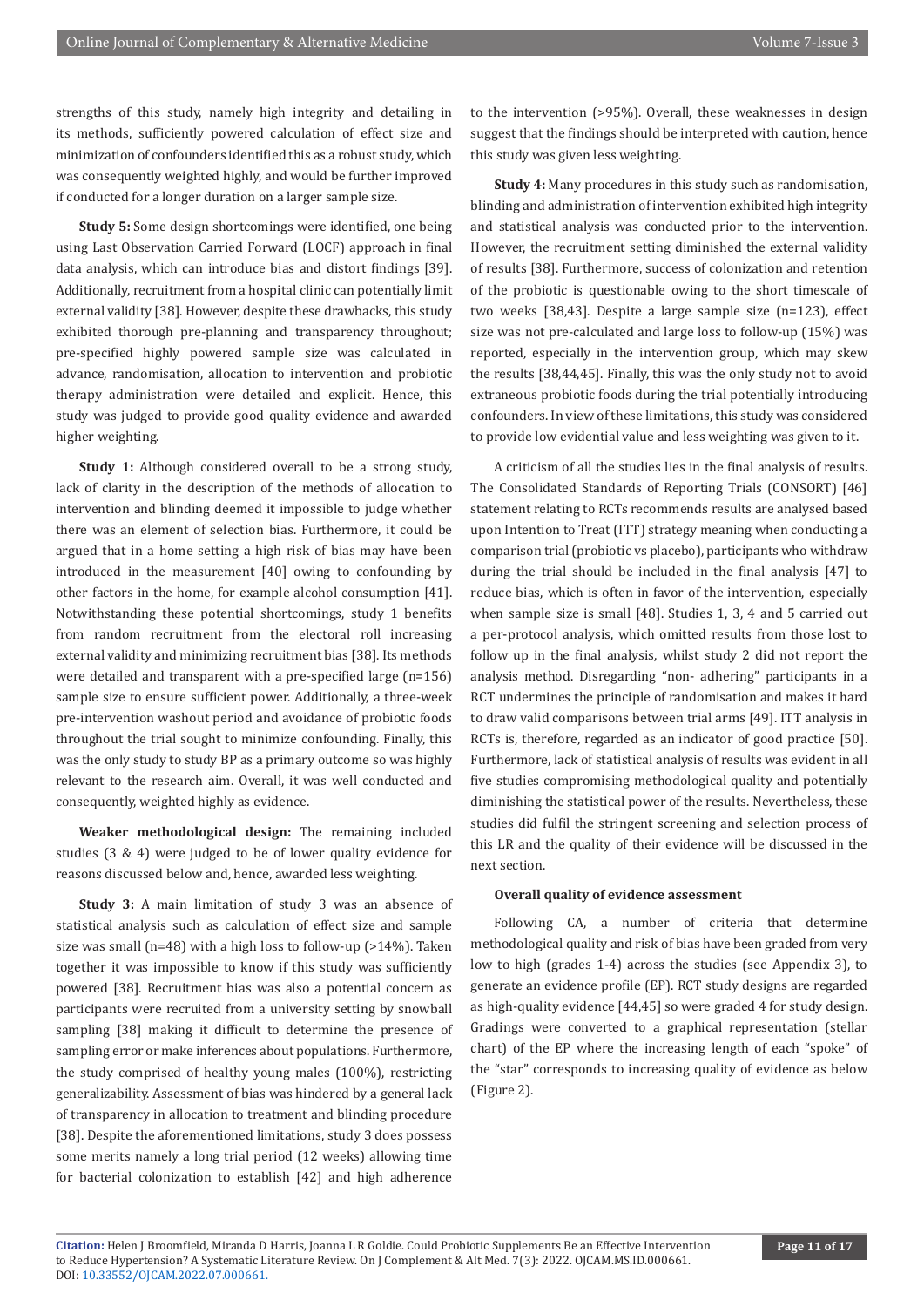

The stellar charts clearly show studies 1, 2 and 5 as high quality in most of the domains assessed, thereby increasing confidence in recommendations based on their findings. Contrastingly studies 3 and 4 displayed shortcomings in at least three domains so their findings were given less weighting.

### **Evidence statement**

This research study presents moderate evidence based upon National Institute for Health and Care Excellence (NICE) guidelines [51] (see Appendix 4), from two robust studies (2 & 5) suggesting a net benefit of probiotic supplements in reducing BP. If the methodologically weaker studies (3 & 4) are excluded, the balance of evidence strengthens further towards probiotic supplementation being beneficial for HTN reduction. However, further research with larger scale trials using target groups such as pre-HTs/HTs for longer duration is recommended.

#### **Discussion**

#### **Statement of findings**

Two of the studies (2 & 5) observed a significant decrease in BP in the probiotic groups. Importantly, the probiotic cohorts of these studies had a higher mean baseline BP compared to the control group and classified as pre-HT and HT respectively [52]. The third study (1) composed of participants with mid pre-HT SBP and normotensive DBP at baseline and reported no effect of probiotic supplements on BP. This systematic literature review, therefore, adds to the growing body of research [22,53,42,54] indicating that baseline BP status prior to intervention may be influential upon the efficacy of the probiotic supplement.

Although included studies of this LR did not conduct GM analysis, and so it is impossible to determine whether dysbiosis was an underlying condition, wider research suggests its role in pathogenesis and maintenance of HTN [19,20,55-57].

#### **Dysbiosis association with HTN**

Existing evidence appears to support an association between gut dysbiosis and elevated blood pressure. The precise aetiology of HTN remains elusive and risk factors are multifaceted [58], however, as aforementioned, a disrupted gut microbial profile has been identified as a possible driver [20,25,56,59]. Whilst individual GM are dynamic and variable, HTs have been shown to exhibit an inverse relationship between microbial diversity and HTN [19]. A seminal study by Durgan DJ, et al. [60], in animal models demonstrated that dysbiosis causes HTN. A causal link between the GM and HTN is further supported by faecal microbiota transplantation (FMT) studies in animal and human models. Microbiota from HT donor rats was able to induce HTN in NT recipients [55,60,62]. Transferability of HBP through FMT from HT humans' microbiota to germ free (GF) mice has also been demonstrated [59]. Taken together these results suggest the GM is susceptible to manipulation and may offer a potential therapeutic focus for HBP management. A further important finding is that dysbiosis appears to precede the development of HTN. Prehypertension (pre-HTN) is defined as a BP of 120–139 mmHg and/or a diastolic blood pressure of 80– 89 mmHg [61]. GM analysis shows minimal variation between pre-HT and HT microbial profiles in both animal and human models, but were distinctly altered from a NT GM [56,59] (suggesting that in pre-HTN dysbiosis has already occurred. Collectively, these findings suggest that ideally interventions to restore GM balance should commence at an early stage to prevent HTN. Although further research is required to clarify mechanisms through which the GM influences BP, the following section outlines hypotheses.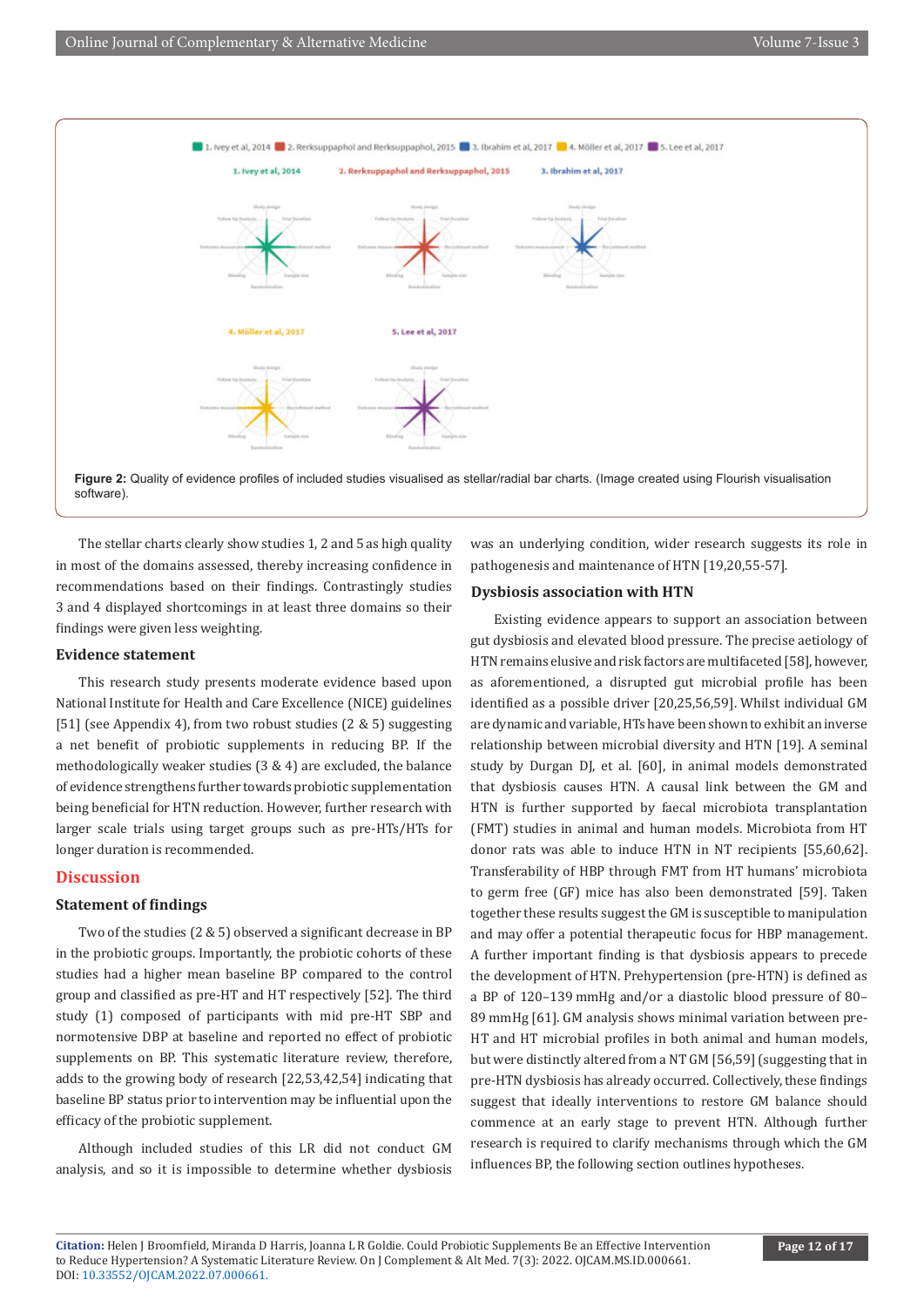How dysbiosis may induce HTN: Bacterial metabolic byproducts may be important signalling molecules for BP. Short chain fatty acids (SCFAs), predominantly acetate, propionate and butyrate are produced during bacterial fermentation of dietary fibre in the colon [62,65] mainly by Firmicutes and Bacteroidetes phyla [66]. Whilst functional pathways are yet to be elucidated and specific bacterial genera of bacteria are not yet confirmed, SCFAs are thought to act as important signalling metabolites between the GM and BP [65-68]. Murine studies suggest SCFAs may signal via specialized chemoreceptors found in locations associated with BP regulation, including the walls of blood vessels and kidney tissue

[65] known as G protein-coupled receptors (GPCRs) [65,67]. Moreover, depletion of some SCFA-producing bacteria, as observed in dysbiosis, are associated with development of HTN [67,69-72]. Induction of HTN in rat models correlated with reduced butyrateproducing bacteria and downregulation of butyrate metabolisms [60], whilst acetate supplementation correlated with a reduction in dysbiosis, observed as a reduced F/B ratio and reduced BP in HT animals [69,71]. Notwithstanding the limited human research, from these findings it could be hypothesized that a gut microbial shift may alter metabolite production, such as SCFAs, which may impact BP regulation as summarised in Figure 3.



Microbiota Transplantation; GPCR: G protein-coupled receptors; F/B ratio: Firmicutes/Bacteroidetes ratio; SCFA: Short chain fatty acids **Figure 3:** Summary diagram of possible inducers of dysbiosis, their effect upon gut microbiota, consequential SCFA production and signalling culminating in elevated BP.

Dysbiosis facilitates inflammation: Other studies suggest the presence of gut microbiota appears necessary for HTN to develop possibly by facilitating inflammation [73], which underlies HTN [56,57,69]. HT human participants in a small Brazilian study were found to have dysbiosis and an inflamed immune profile compared to their NT counterparts [58]. Additionally, several SCFA (mainly butyrate) producers were diminished in the HTs [57]. Juanola O, et al. [72], also report diminished levels of SCFAs associated with an inflammatory profile and HTN. Although based on relatively limited samples, these findings suggest interplay between the GM, HTN and the immune system. Consequently, interventions targeting the GM, such as probiotics, may offer anti-HT potential. A number of physiological mechanisms by which probiotics may influence blood pressure are explored below.

Modulation of dysbiosis: A causal link has been demonstrated between dysbiosis and HTN [60]. Probiotics in HT rat models have been seen to ameliorate dysbiosis by reducing an elevated F/B ratio and increasing SCFA producers along with an accompanying decrease in BP [75], however they appeared ineffective on NT animals [71,75], which may imply an absence of dysbiosis. Although not human studies, these results appear to support the findings of this LR, which suggests that probiotic supplements are only effective when BP is elevated. A possible reason for this is that the HBP was driven by dysbiosis so that restoration of microbial balance by the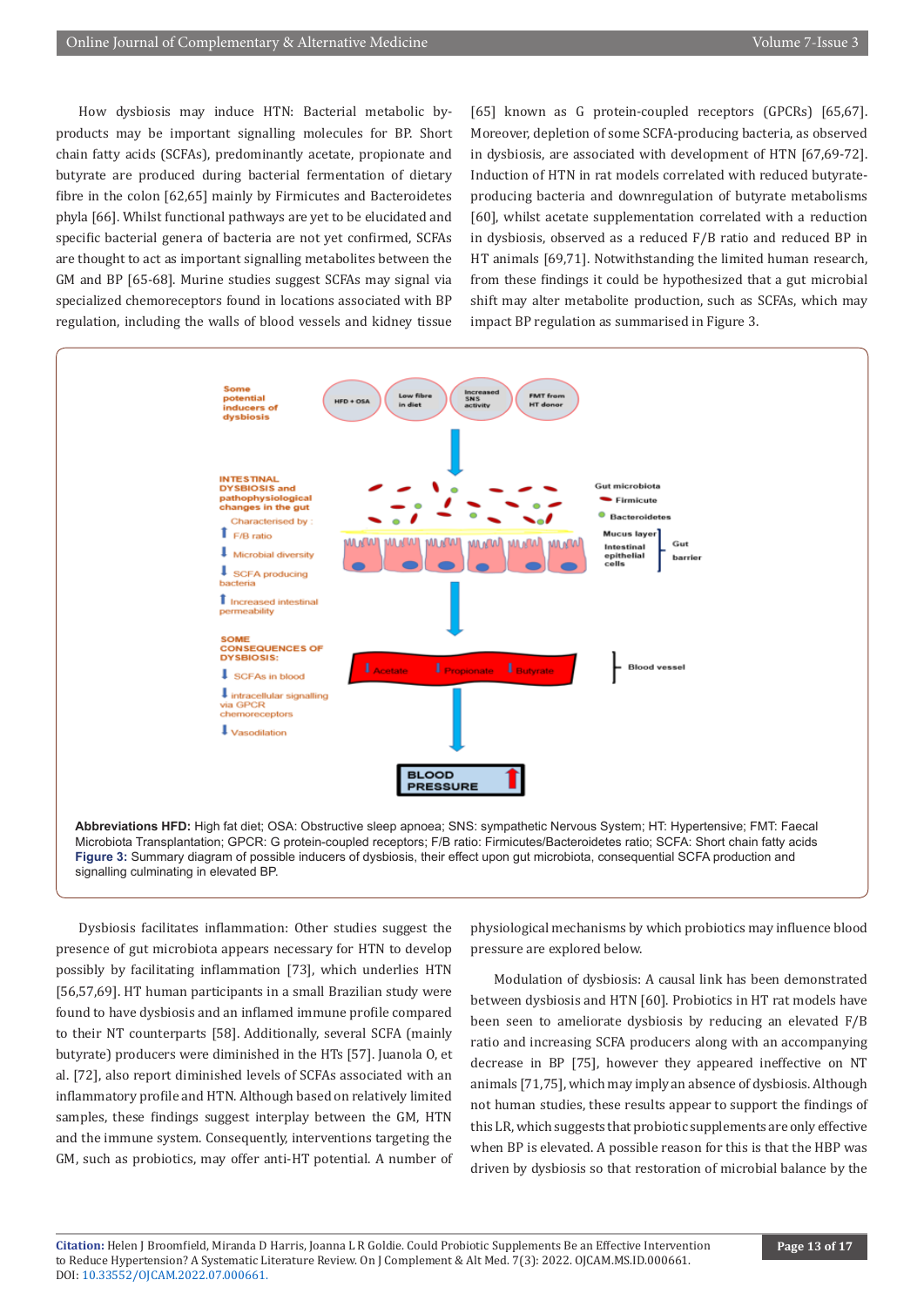probiotics ameliorated the HTN. Interestingly, study 1 appeared unresponsive to probiotics, which could be related to baseline BP status. This study (1) cohort was marginally pre-HT for SBP, but NT for DBP from which it could be inferred that dysbiosis was either absent or not sufficiently advanced to cause HTN. Further studies utilizing GM analysis would be useful to establish whether HTs have dysbiosis prior to probiotic intervention and the impact on the GM and BP post-intervention.

Anti-inflammatory effect and upregulation of NO improve Endothelial Function: Probiotics may reduce pro-inflammatory status and related endothelial dysfunction. Inflammation has been shown to be strongly associated with HT [57] and associated impairment of endothelial function possibly by reduction of Nitric Oxide (NO), a vasodilator [76]. Lactobacillus strains administered to SHR appear to reduce inflammatory status and upregulate bioavailability of NO, thereby improving endothelial function [76]. It is of interest that the studies used in this LR all included lactobacillus strains, but not all reduced BP suggesting other conditions may need to be present, such as dysbiosis. In conclusion, this LR provides moderate evidence for efficacy of probiotic supplements in reducing HTN. In arriving at this judgement, the presence of elevated BP at baseline is an important factor along with the relative quality of evidence from five included studies.

#### **Evaluation of included studies**

This literature review found moderate evidence for the efficacy of probiotic supplements in reducing HTN. In arriving at this judgement, the presence of elevated BP at baseline is an important factor along with the relative quality of evidence from the five included studies. Only three studies (1, 2 & 5) of the five included participants with either HTN or pre HTN prior to intervention. Two of the studies (2 & 5) are particularly relevant to the research aim as their participants had baseline BP ≥130/85mmHg, which has been found to produce a more significant reduction with probiotics than baseline BP below these values [22] and are more generalisable to clients likely to be encountered in a clinic setting. Study 2 on pre-HT participants (mean baseline BP 139.5/87.7mmHg) demonstrated improved SBP following probiotic supplementation. Despite some limitations following CA, as discussed previously, this study was considered to be of particular value to the research as it used participants with elevated BP at the outset. Study 5 also reported a significant reduction in DBP in the HT cohort (mean baseline BP was 141/85mmHg). Notwithstanding the limitations discussed previously, this highly powered study was of good methodological quality, so its findings are highly weighted. If, as research suggests, dysbiosis is causal in HTN [19,57,60], then one possible explanation for the findings in studies 2 and 5 may be that participants had imbalanced gut microbiota, which was restored by administration of the probiotic and so reduced the BP, however without GM analysis, this remains hypothetical. Contrastingly, Study 1 reported opposing findings as despite the participants having only elevated SBP (131± 13mmHg), probiotics

did not lower BP. Although critically appraised to be a highquality study, there are a number of factors that may account for non-effect of the probiotic. Firstly, other literature has suggested consumption of probiotics may have a greater effect when baseline BP is borderline HT [22,42,54] with Khalesi S, et al. [23], noting a significant reduction if  $BP \geq 130/85$ mmHg. As the SBP in study 1 was only marginally raised, the effect of the probiotic, if any, may have been insignificant. A second important factor to consider is that strain specificity of probiotics may affect efficacy. Study 1 used a two-strain preparation containing Lactobacillus acidophilus La5 and Bifidobacterium animalis subsp. lactis Bb12, which have been reported as less effective in other trials [76]. Furthermore, anti-HT effect appears more significant when daily dose is >5 x109 CFU/ day with an intervention period ≥8 weeks [42]. Study 1 used 3 x109 CFU/day for 6 weeks. Collectively these factors could mean both strains, dosage and duration were sub-optimal in study 1 to see any effect of the probiotic. Thirdly the participants in study 1 were overweight so it is possible that this was a factor in their elevated SBP rather than dysbiosis in which case probiotic consumption may have had little benefit. Several issues, therefore, emerge from study 1 that remain unclear. Without GM analysis, it is impossible to ascertain whether dysbiosis was present. Furthermore, as the DBP was not elevated and SBP was marginally pre-HT, if present, dysbiosis may not have been sufficiently advanced to have yet impacted upon BP, hence the failure to observe a response to the probiotic. Therefore, on the strength of the most robust evidence of studies 1, 2 and 5, probiotic supplements do appear to reduce BP with the caveat that the participants are HT at baseline. The other two included studies (3 & 4) were judged to be of lower quality and, importantly, were conducted upon normotensives. When these weaker studies are disregarded, the findings of this LR lend further support for the use of probiotic supplements to reduce BP in HTs. However, they indicate a need for further research using longer duration studies on HTs with specific strains of probiotics administered in capsule form. A minimum dosage of 5x109 CFU/ day would be recommended. GM analysis at baseline and postintervention would also be advantageous to establish whether dysbiosis is initially present and, if so, the effects of the probiotic upon the GM. Other SRs are consistent with the findings of this LR; [54], examined probiotic supplementation and found a short-term reduction in HBP. Whilst a large number (n=23) of RCT studies were included, methodological quality was variable, however an advantage was that nine studies were in HTs and, in seven of those, no HTN medication was being taken so the effects of the probiotic could be examined in isolation. Chi C, et al. [53], reported a significant reduction in SBP and DBP in HT human participants, particularly if Diabetes mellitus (DM) was present, although the anti-HT effect appeared age specific ( $\leq 60$  years). Collectively these studies corroborate the findings from this literature review that probiotics can be of benefit in reduction of HTN and suggest further study focus should be upon dosage and strains in larger scale, longer duration trials on HT humans. The findings of LR are significant as,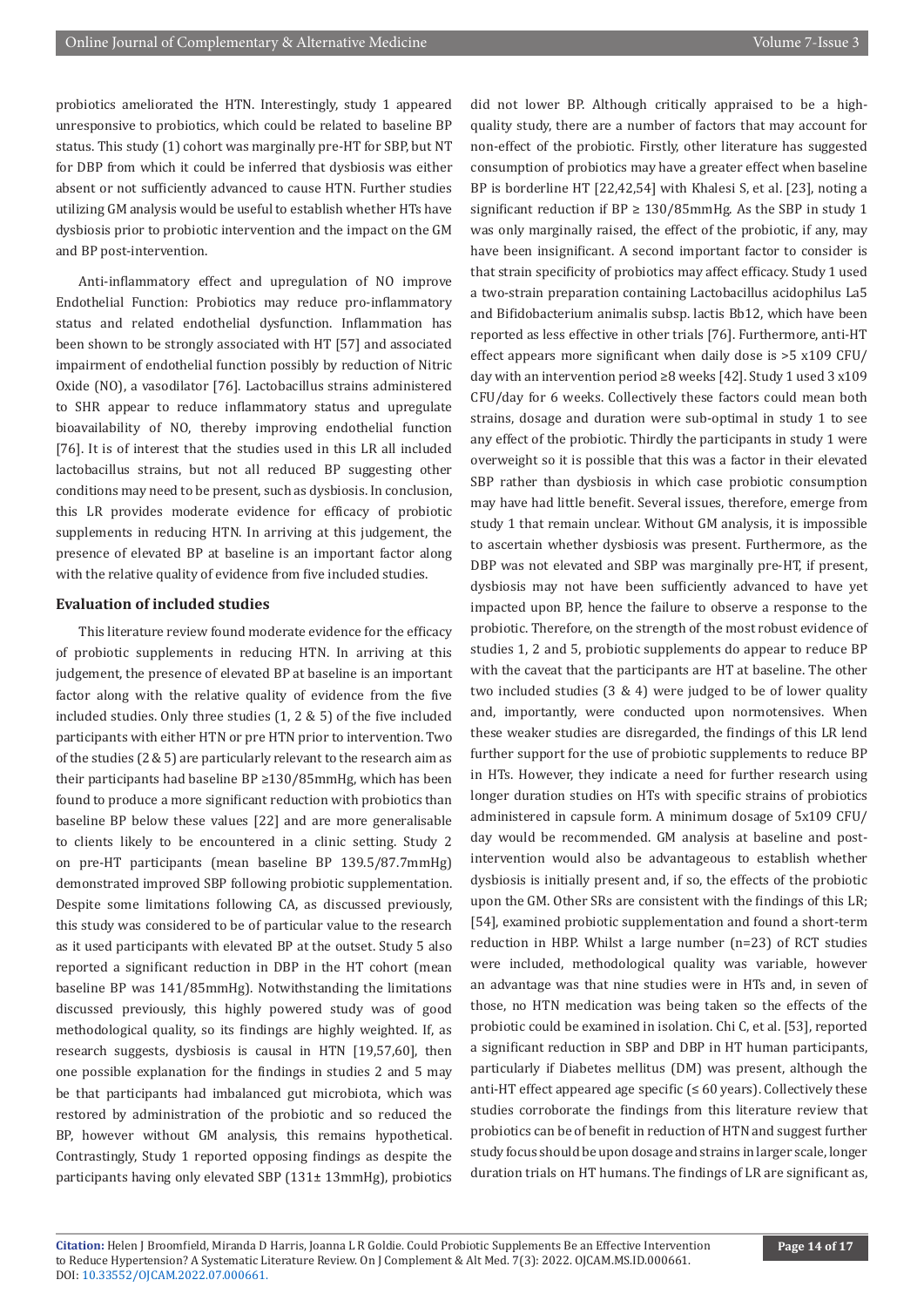although modest BP reductions were observed in this study and the wider literature, it is suggested that even a 3.3/1.4mmHg reduction may reduce risk of a serious cardiovascular event by 22% [78].

# **Recommendations as to the use of probiotic supplements as an intervention when supporting HT clients in a Nutritional Therapy setting**

The findings of this research study suggest probiotic supplements may be a beneficial intervention for pre-HT/HT clients, particularly where dysbiosis may be suspected to be present. The following factors should be considered when recommending probiotic supplements.

**Strain specificity:** A lack of human trials made it impossible to definitively determine efficacy of specific strains, however Lactobacillus sp. is present in both effective studies (2 & 5), which is consistent with the wider literature [42]. A number of studies suggest multi-strain probiotics have shown effectiveness [23,53]. The recommendation, therefore, would be a multi-strain preparation including Lactobacillus species.

**Dosage and duration:** Study 5 suggests dosage is effective at >2 x 108 CFU/day. Other studies suggest greater benefit may be found with a larger dosage [23,42,79]. However, there is disparity in the wider literature and clients would need to be made aware of potential side effects such as bloating or abdominal cramps. Although studies 2 and 5 reported an anti-HT effect after 6 and 8 weeks respectively, a duration of at least 8 weeks is recommended in the wider literature [42].

**Age:** Age of client is also a consideration as this research study reported beneficial results in 40–60-year-olds, however limited benefit was observed in over 60-year-olds [53], but no adverse effects were reported either. Further research would be required to determine efficacy in different age strata.

**Administration:** Both studies (2 & 5) administered the probiotic in capsule form, which is in line with recommendations in other studies [42]. Although study 5 administered the supplement post-prandially morning and evening, due to the small numbers of studies it was not possible to establish the best time to take a supplement and these may vary depending upon manufacturer's guidelines.

#### **Recommendations**

In summary, it is recommended that a multi-strain probiotic including Lactobacillus species is taken for a minimum of eight weeks administered as per the manufacturer's instructions. A minimal dosage of 5 x 109 CFU/day in capsule form appears to be of most benefit in HTs below 60 years.

#### **Overview of Study Limitations**

Although the empirical studies selected for this research were all RCTs, regarded as high-quality evidence when evaluating the efficacy of an intervention, the stringent eligibility criteria applied may have excluded some studies with HT participants. Excluding studies with medical co-morbidities such as T2DM was deemed necessary to prevent confounding from other health conditions and medications. However, this reduced the scope for inclusion of studies where participants were pre-HT/HT at baseline. Furthermore, none of the studies analysed GM composition so it was not possible to know if HT participants were dysbiotic at baseline and whether any reduction in BP was due to the probiotic effect on the GM. As probiotics are a growing area of research, in retrospect, searching grey literature, such as unpublished clinical trials, may have been useful to ensure that the most recent evidence was appraised [80].

#### **Conclusion**

This study found moderate evidence that probiotic supplements can reduce HTN where baseline BP is borderline HT and supports the growing body of evidence suggesting a potential role for probiotics in reduction of HTN. The research indicates dysbiosis in the GM can be a causal factor in HTN. Probiotics may restore GM balance and increase metabolites involved in BP modulation to reduce HTN. The findings of this literature review provide moderate evidence that probiotic supplements lower blood pressure where baseline BP is borderline HT and supports the growing body of evidence suggesting a potential role for probiotics in reduction of HTN. It is, therefore, recommended that probiotics are used as a complementary therapy to other HTN interventions such as dietary and lifestyle modifications to provide gut and cardiovascular support, particularly where dysbiosis is suspected. Since HTN can be linked to dietary and lifestyle factors, a Nutritional Therapist is well qualified to recommend probiotic supplements as an adjunct to additional personalized dietary/lifestyle interventions to support the cardiovascular system, for example the DASH diet [81], and advise upon incorporation of probiotic/prebiotic food sources to support general gut health. It is anticipated that probiotic supplements may form a short/medium term convenient intervention, whilst a client transitions to an improved diet. Any recommendations would need to be considered in conjunction with a client's medical advice as any consequent BP reduction may require a BP medication review.

#### **Further recommendations**

It is evident from this review that further large-scale, longer duration empirical studies using probiotic supplements are required on HT participants to identify most effective strains, dosage, administration as well as duration of any effect. GM analysis at baseline and following intervention would also be useful to establish whether dysbiosis is concurrent with the HTN and the effect of the probiotics on both GM and HTN. This may provide evidence to develop personalized probiotic protocols in the future.

#### **Funding**

This research did not receive any specific grant from funding agencies in the public, commercial, or not-for-profit sectors.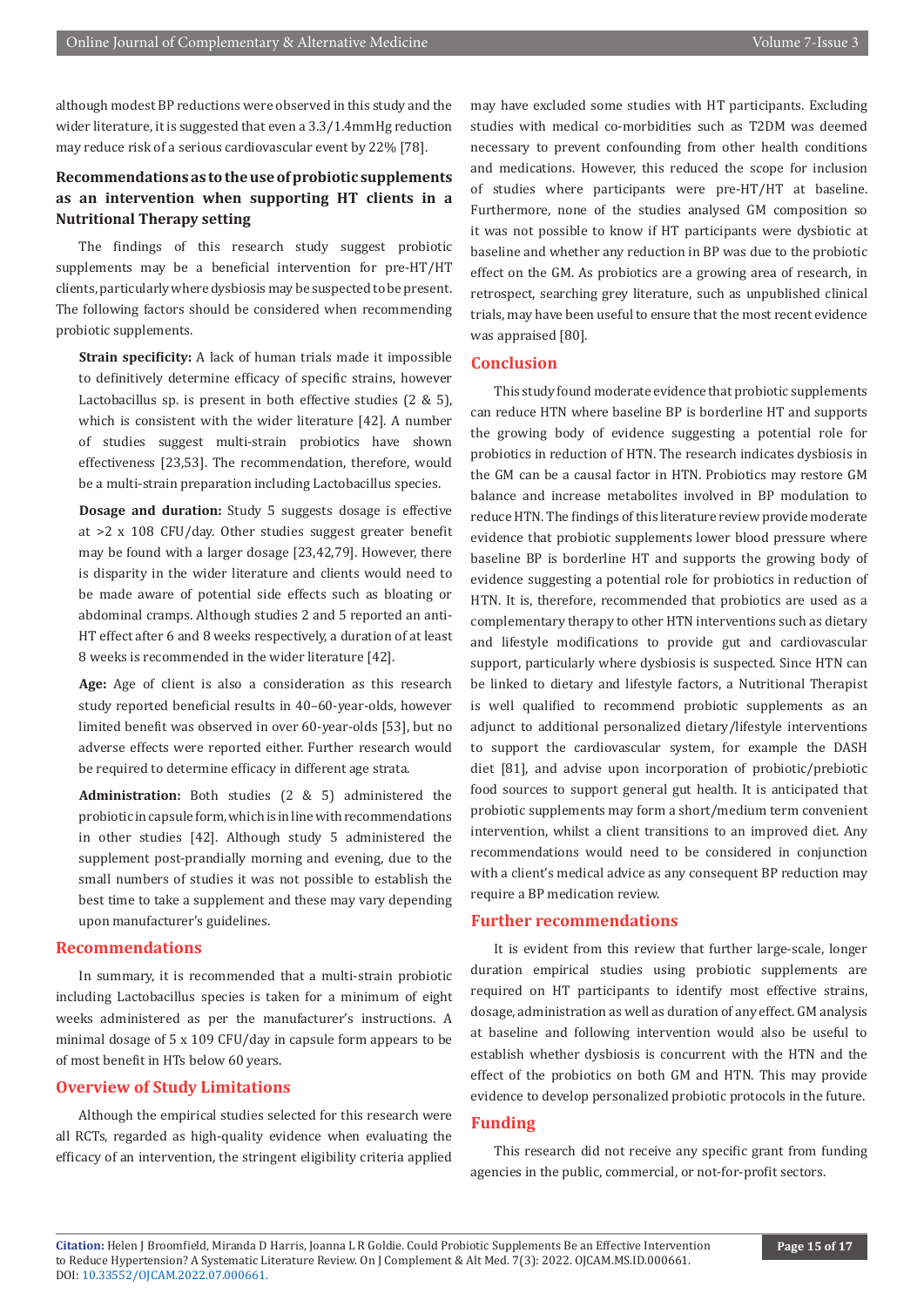# **Conflict of Interest**

The authors declare no competing interests.

#### **References**

- 1. [Aagaard T, Lund H, Juhl C \(2016\) Optimizing literature search in](https://pubmed.ncbi.nlm.nih.gov/27875992/)  [systematic reviews – are MEDLINE, EMBASE and CENTRAL enough for](https://pubmed.ncbi.nlm.nih.gov/27875992/)  [identifying effect studies within the area of musculoskeletal disorders?](https://pubmed.ncbi.nlm.nih.gov/27875992/)  [BMC Med Res Methodol 16\(1\): 161.](https://pubmed.ncbi.nlm.nih.gov/27875992/)
- 2. [Stanaway JD \(2018\) Global, regional, and national comparative risk](https://pubmed.ncbi.nlm.nih.gov/30496105/)  [assessment of 84 behavioural, environmental and occupational, and](https://pubmed.ncbi.nlm.nih.gov/30496105/)  [metabolic risks or clusters of risks for 195 countries and territories,](https://pubmed.ncbi.nlm.nih.gov/30496105/)  [1990-2017: A systematic analysis for the Global Burden of Disease Stu.](https://pubmed.ncbi.nlm.nih.gov/30496105/)  [Lancet 392\(10159\): 1923-1994.](https://pubmed.ncbi.nlm.nih.gov/30496105/)
- 3. [National Institute for Health and Care Excellence \(2019\) Hypertension](https://www.nice.org.uk/guidance/ng136)  [in adults: diagnosis and management.](https://www.nice.org.uk/guidance/ng136)
- 4. [World Health Organization \(2020\) Improving hypertension control in](https://www.who.int/publications/i/item/improving-hypertension-control-in-3-million-people-country-experiences-of-programme-development-and-implementation)  [3 million people: country experiences of programme development and](https://www.who.int/publications/i/item/improving-hypertension-control-in-3-million-people-country-experiences-of-programme-development-and-implementation)  [implementation.](https://www.who.int/publications/i/item/improving-hypertension-control-in-3-million-people-country-experiences-of-programme-development-and-implementation)
- 5. [Public Health England \(2017\) Health matters: combating high blood](https://www.gov.uk/government/publications/health-matters-combating-high-blood-pressure/health-matters-combating-high-blood-pressure)  [pressure.](https://www.gov.uk/government/publications/health-matters-combating-high-blood-pressure/health-matters-combating-high-blood-pressure)
- 6. [World Health Organisation \(WHO\) \(2019\) Hypertension.](https://www.who.int/news-room/fact-sheets/detail/hypertension)
- 7. [Allen NB, Siddique J, Wilkins JT, Shay C, Lewis CE, et al. \(2014\) Blood](https://pubmed.ncbi.nlm.nih.gov/24496536/)  [pressure trajectories in early adulthood and subclinical atherosclerosis](https://pubmed.ncbi.nlm.nih.gov/24496536/)  [in middle age. JAMA 311\(5\): 490-497.](https://pubmed.ncbi.nlm.nih.gov/24496536/)
- 8. [Kearney PM, Megan Whelton, Kristi Reynolds, Paul Muntner, Paul](https://pubmed.ncbi.nlm.nih.gov/15652604/)  [K Whelton, et al. \(2005\) Global burden of hypertension: analysis of](https://pubmed.ncbi.nlm.nih.gov/15652604/)  [worldwide data. Lancet 365\(9455\): 217-223.](https://pubmed.ncbi.nlm.nih.gov/15652604/)
- 9. [Rahman M, M Mostafa Zaman, Jessica Yasmine I, Jalil Chowdhury, Ham](https://pubmed.ncbi.nlm.nih.gov/29230005/)  [Nazmul Ahsan, et al. \(2018\) Prevalence, treatment patterns, and risk](https://pubmed.ncbi.nlm.nih.gov/29230005/)  [factors of hypertension and pre-hypertension among Bangladeshi](https://pubmed.ncbi.nlm.nih.gov/29230005/)  [adults. J Hum Hypertens 32\(5\): 334-348.](https://pubmed.ncbi.nlm.nih.gov/29230005/)
- 10. [Zhou B \(2017\) Worldwide trends in blood pressure from 1975 to 2015:](https://pubmed.ncbi.nlm.nih.gov/27863813/)  [a pooled analysis of 1479 population-based measurement studies with](https://pubmed.ncbi.nlm.nih.gov/27863813/)  [19·1 million participants. Lancet 389\(10064\): 37-55.](https://pubmed.ncbi.nlm.nih.gov/27863813/)
- 11. [National Health Service \(2019\) High blood pressure \(hypertension\).](https://www.nhs.uk/conditions/high-blood-pressure-hypertension/causes/)
- 12. [Moore TJ, PR Conlin, J Ard, LP Svetkey \(2001\) DASH \(Dietary Approaches](https://pubmed.ncbi.nlm.nih.gov/11509468/)  [to Stop Hypertension\) Diet Is Effective Treatment for Stage 1 Isolated](https://pubmed.ncbi.nlm.nih.gov/11509468/)  [Systolic Hypertension. Hypertension 38\(2\): 155-158.](https://pubmed.ncbi.nlm.nih.gov/11509468/)
- 13. [Marques FZ, Mackay CR, Kaye DM \(2018\) Beyond gut feelings: how the](https://pubmed.ncbi.nlm.nih.gov/28836619/)  [gut microbiota regulates blood pressure. Nat Rev Cardiol 15\(1\): 20-32.](https://pubmed.ncbi.nlm.nih.gov/28836619/)
- 14. [Tang WHW, Kitai T, Hazen SL \(2017\) Gut microbiota in cardiovascular](https://pubmed.ncbi.nlm.nih.gov/28360349/)  [health and disease. Circ Res 120\(7\): 1183-1196.](https://pubmed.ncbi.nlm.nih.gov/28360349/)
- 15. [Yang T, Zubcevic J \(2017\) Gut-brain axis in regulation of blood pressure.](https://pubmed.ncbi.nlm.nih.gov/29118721/)  [Front Physiol 8: 845.](https://pubmed.ncbi.nlm.nih.gov/29118721/)
- 16. Al Khodor S, Reichert B, Shatat I F (2017) The microbiome and blood pressure: Can microbes regulate our blood pressure?'. Front Pediatr pp: 138-138.
- 17. [Qin J, Ruiqiang Li, Jeroen Raes, Manimozhiyan A, Kristoffer Solvsten](https://pubmed.ncbi.nlm.nih.gov/20203603/)  [B, et al. \(2010\) A human gut microbial gene catalogue established by](https://pubmed.ncbi.nlm.nih.gov/20203603/)  [metagenomic sequencing. Nature 464\(7285\): 59-65.](https://pubmed.ncbi.nlm.nih.gov/20203603/)
- 18. [Kelly TN, Lydia A Bazzano, Nadim J Ajami, Hua He, Jinying Zhao, et al.](https://pubmed.ncbi.nlm.nih.gov/27507222/)  [\(2016\) Gut Microbiome Associates with Lifetime Cardiovascular Disease](https://pubmed.ncbi.nlm.nih.gov/27507222/)  [Risk Profile among Bogalusa Heart Study Participants. Circulation](https://pubmed.ncbi.nlm.nih.gov/27507222/)  [Research 119\(8\): 956-964.](https://pubmed.ncbi.nlm.nih.gov/27507222/)
- 19. [Sun S, Anju Lulla, Michael Sioda, Kathryn Winglee, Michael C Wu, et al.](https://pubmed.ncbi.nlm.nih.gov/30905192/)  [\(2019\) Gut microbiota composition and blood pressure: The CARDIA](https://pubmed.ncbi.nlm.nih.gov/30905192/)  [study. Hypertension 73\(5\): 998-1006.](https://pubmed.ncbi.nlm.nih.gov/30905192/)
- 20. [Yang T, Monica M Santisteban, Vermali Rodriguez, Eric Li, Niousha](https://pubmed.ncbi.nlm.nih.gov/25870193/)  [Ahmari, et al. \(2015\) Gut Dysbiosis is Linked to Hypertension.](https://pubmed.ncbi.nlm.nih.gov/25870193/)  [Hypertension 65\(6\): 1331-1340.](https://pubmed.ncbi.nlm.nih.gov/25870193/)
- 21. [Food and Agriculture Organization of the United Nations/World Health](https://www.fao.org/documents/pub_dett.asp?lang=en&pub_id=61756) [Organization \(2001\) Health and Nutritional Properties of Probiotics in](https://www.fao.org/documents/pub_dett.asp?lang=en&pub_id=61756) [Food including Powder Milk with Live Lactic Acid Bacteria.](https://www.fao.org/documents/pub_dett.asp?lang=en&pub_id=61756)
- 22. [Chen Y, Liu W, Xue J, Yang J, Chen X, et al. \(2014\) Angiotensin-converting](https://pubmed.ncbi.nlm.nih.gov/25151888/) [enzyme inhibitory activity of lactobacillus helveticus strains from](https://pubmed.ncbi.nlm.nih.gov/25151888/) [traditional fermented dairy foods and antihypertensive effect of](https://pubmed.ncbi.nlm.nih.gov/25151888/) [fermented milk of strain H9. J Dairy Sci 97\(11\): 6680-6692.](https://pubmed.ncbi.nlm.nih.gov/25151888/)
- 23. [Khalesi S, Jing Sun, Nicholas Buys, Rohan Jayasinghe \(2014\) Effect of](https://pubmed.ncbi.nlm.nih.gov/25047574/) [probiotics on blood pressure: a systematic review and meta-analysis of](https://pubmed.ncbi.nlm.nih.gov/25047574/) [randomized, controlled trials. Hypertension 64\(4\): 897-903.](https://pubmed.ncbi.nlm.nih.gov/25047574/)
- 24. [Upadrasta A, Madempudi R S \(2016\) Probiotics and blood pressure:](https://pubmed.ncbi.nlm.nih.gov/26955291/) [Current insights. Integr Blood Press Control pp: 33-42.](https://pubmed.ncbi.nlm.nih.gov/26955291/)
- 25. [Daliri EBM, Lee BH, Oh DH \(2017\) Current Perspectives on](https://pubmed.ncbi.nlm.nih.gov/27900619/) [Antihypertensive Probiotics. Probiotics and Antimicrob Proteins 9\(2\):](https://pubmed.ncbi.nlm.nih.gov/27900619/) [91-101.](https://pubmed.ncbi.nlm.nih.gov/27900619/)
- 26. [Robles Vera I, Marta Toral, Miguel Romero, Rosario Jiménez, Manuel](https://pubmed.ncbi.nlm.nih.gov/28315049/) [Sánchez, et al. \(2017\) Antihypertensive Effects of Probiotics. Curr](https://pubmed.ncbi.nlm.nih.gov/28315049/) [Hypertens Rep 19\(4\): 1-8.](https://pubmed.ncbi.nlm.nih.gov/28315049/)
- 27. [Moher D, Alessandro Liberati, Jennifer Tetzlaff, Douglas G Altman,](https://pubmed.ncbi.nlm.nih.gov/19621072/) [PRISMA Group \(2009\) Preferred Reporting Items for Systematic Reviews](https://pubmed.ncbi.nlm.nih.gov/19621072/) [and Meta-Analyses: The PRISMA Statement. PLoS Med 6\(7\): e1000097.](https://pubmed.ncbi.nlm.nih.gov/19621072/)
- 28. [The Cochrane Collaboration \(2008\) Standards for the REPORTING of](https://community.cochrane.org/mecir-manual/standards-reporting-new-cochrane-intervention-reviews-r1-r109) [new Cochrane Intervention Reviews.](https://community.cochrane.org/mecir-manual/standards-reporting-new-cochrane-intervention-reviews-r1-r109)
- 29. The Cochrane Collaboration (2008) Chapter 8: Assessing risk of bias in a randomized trial.
- 30. Liberati A (2009) Guidelines and Guidance The PRISMA Statement for Reporting Systematic Reviews and Meta-Analyses of Studies That Evaluate Health Care Interventions: Explanation and Elaboration. PLoS medicine 6(7): 1-28.
- 31. Liberati A (2009) The PRISMA statement for reporting systematic reviews and meta-analyses of studies that evaluate health care interventions: explanation and elaboration. Journal of clinical epidemiology pp: e1-e34.
- 32. Bolderston A (2008) Writing an Effective Literature Review. J Medic Imaging Radiation Sciences 39(2): 86-92.
- 33. [The Cochrane Collaboration \(2008\) Data extraction forms.](https://dplp.cochrane.org/data-extraction-forms)
- 34. [The Cochrane Collaboration \(2008\) MECIR Manual.](https://community.cochrane.org/mecir-manual)
- 35. [Schuneman H, et al. \(2013\) GRADE handbook.](https://gdt.gradepro.org/app/handbook/handbook.html)
- 36. [National Health Service \(2019\) What is blood pressure?.](https://www.nhs.uk/common-health-questions/lifestyle/what-is-blood-pressure/)
- 37. [Yue Y, Xiaoxi Xu, Baoyu Yang, Jing Lu, Shuwen Zhang, et al. \(2020\) Stable](https://pubmed.ncbi.nlm.nih.gov/32104695/) [Colonization of Orally Administered Lactobacillus casei SY13 Alters the](https://pubmed.ncbi.nlm.nih.gov/32104695/) [Gut Microbiota. Biomed Res Int.](https://pubmed.ncbi.nlm.nih.gov/32104695/)
- 38. [Greenhalgh, T \(1997\) Assessing the Methodological Quality of Published](https://pubmed.ncbi.nlm.nih.gov/9274555/) [papers. BMJ 315\(7103\): 305-308.](https://pubmed.ncbi.nlm.nih.gov/9274555/)
- 39. [Lachin JM \(2016\) Fallacies of last observation carried forward analyses.](https://pubmed.ncbi.nlm.nih.gov/26400875/) [Clin Trials 13\(2\): 161-168.](https://pubmed.ncbi.nlm.nih.gov/26400875/)
- 40. [Gonçalves VSS, Keitty RC Andrade, Kenia MB Carvalho, Marcus T Silva,](https://pubmed.ncbi.nlm.nih.gov/29232280/) [Mauricio G Pereira, et al. \(2018\) Accuracy of self-reported hypertension:](https://pubmed.ncbi.nlm.nih.gov/29232280/) [A systematic review and meta-analysis. J Hypertens 36\(5\): 970-978.](https://pubmed.ncbi.nlm.nih.gov/29232280/)
- 41. [Obara T, Takayoshi Ohkubo, Michihiro Satoh, Nariyasu Mano, Yutaka](https://pubmed.ncbi.nlm.nih.gov/27713260/) [Imai \(2010\) Home and Office Blood Pressure Control among Treated](https://pubmed.ncbi.nlm.nih.gov/27713260/) [Hypertensive Patients in Japan: Findings from the Japan Home versus](https://pubmed.ncbi.nlm.nih.gov/27713260/) [Office Blood Pressure Measurement Evaluation \(J-HOME\) Study.](https://pubmed.ncbi.nlm.nih.gov/27713260/) [Pharmaceuticals 3\(2\): 419-432.](https://pubmed.ncbi.nlm.nih.gov/27713260/)
- 42. [Liu J, Dan Zhang, Yingze Guo, Hongwei Cai, Keyuan Liu, et al. \(2020\)](https://pubmed.ncbi.nlm.nih.gov/33183665/) [The Effect of Lactobacillus Consumption on Human Blood Pressure: a](https://pubmed.ncbi.nlm.nih.gov/33183665/) [Systematic Review and Meta-Analysis of Randomized Controlled Trials.](https://pubmed.ncbi.nlm.nih.gov/33183665/) [Complement Ther Med 54: 1-7.](https://pubmed.ncbi.nlm.nih.gov/33183665/)
- 43. [Unno T, Jung Hye Choi, Hor Gil Hur, Michael J Sadowsky, Young Tae Ahn,](https://pubmed.ncbi.nlm.nih.gov/25864056/) [et al. \(2015\) Changes in human gut microbiota influenced by probiotic](https://pubmed.ncbi.nlm.nih.gov/25864056/) [fermented milk ingestion. J Dairy Sci 98\(6\): 3568-3576.](https://pubmed.ncbi.nlm.nih.gov/25864056/)